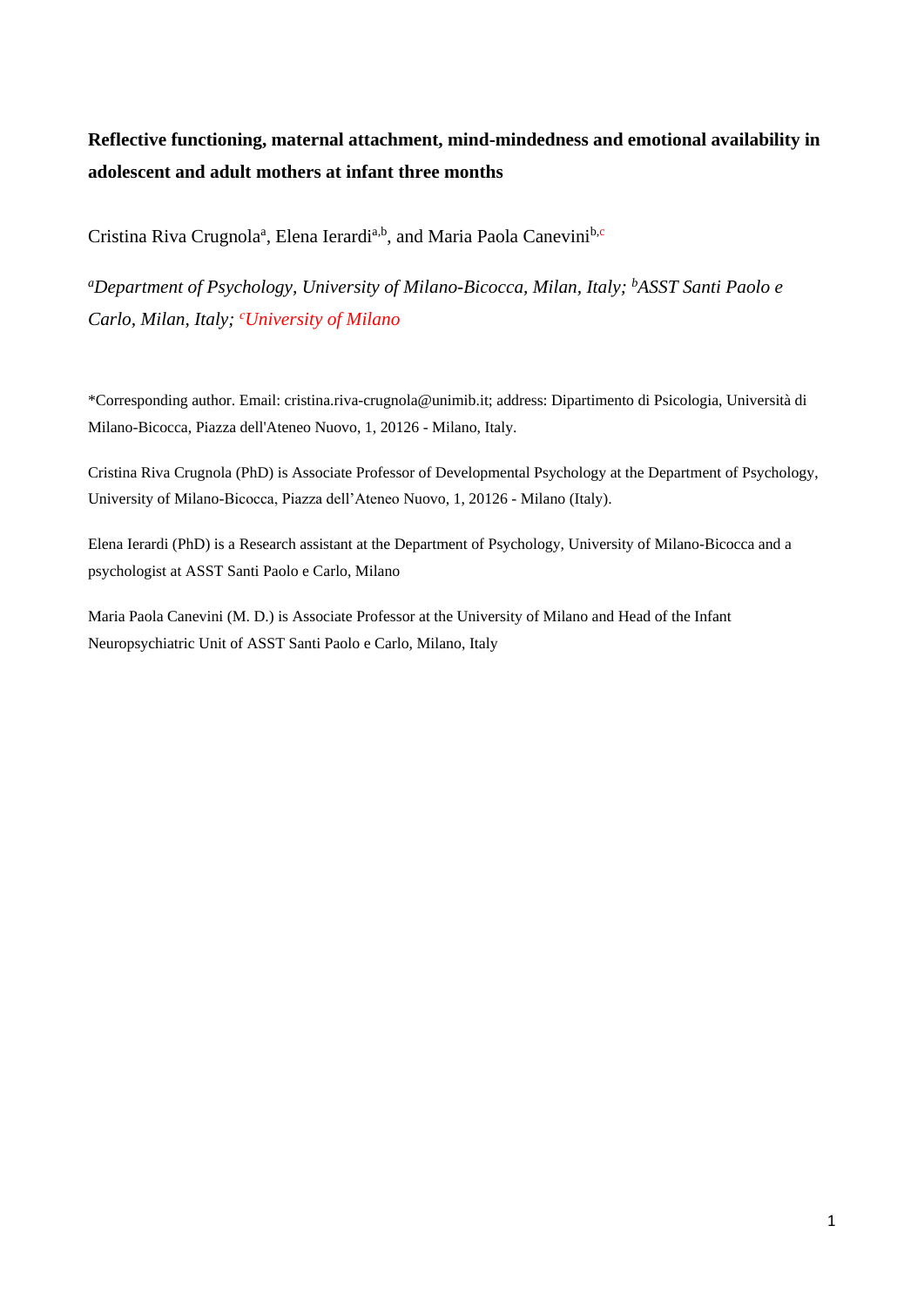# **Reflective functioning, maternal attachment, mind-mindedness and emotional availability in adolescent and adult mothers at infant three months**

### **Abstract**

The study evaluated reflective functioning, maternal attachment, mind-mindedness and emotional availability among 44 adolescent mother-infant dyads and 41 adult mother-infant dyads. At infant age 3 months, mother-infant interaction was coded with the mind-mindedness coding system and Emotional Availability Scales; mother attachment and reflective functioning were evaluated with the Adult Attachment Interview. Adolescent mothers (vs. adult mothers) were more insecure and had lower reflective functioning; they were also less sensitive, more intrusive and hostile and less structuring of their infant's activity; they used fewer attuned mind-related comments and fewer mind-related comments appropriate to infant development. In adult mothers the Mother Idealizing and Lack of Memory AAI scales were correlated to non-attuned mind-related comments and the Father Anger scale to negative mind-related comments. In adult mothers reflective functioning was associated to sensitivity. This was not the case with adolescent mothers. In both groups of mothers there were no associations between sensitivity and mind-mindedness.

**Keywords:** adolescent and adult mother, adult reflective functioning, mind-mindedness, emotional availability, maternal attachment

### **Introduction**

Reflective functioning (RF) has been defined (Fonagy, Gergely, Jurist, & Target, 2002) as the capacity to consider close relationships and the self in terms of mental states, understanding one's own behavior and that of others in the light of these states, such as feelings, thoughts, desires, intentions, motivation or beliefs. It has been conceived as the operationalization of the construct of mentalization, a multidimensional construct which has been specifically developed in the context of attachment theory (Fonagy & Allison, 2012). In that area the capacity for mentalization involves both cognitive and meta cognitive processes, such as thinking of oneself and others as possessing a mind, assuming an intentional stance (Dennett, 1987), and emotional processes relative to the capacity to reflect on affective states, facilitating their regulation (Fonagy et al., 2002). It also involves self-reflection and interpersonal components. According to Attachment Theory the processes of mentalization are products of a development process based on attachment relations which can mirror the subjective states of the infant in particular emotional states, becoming a source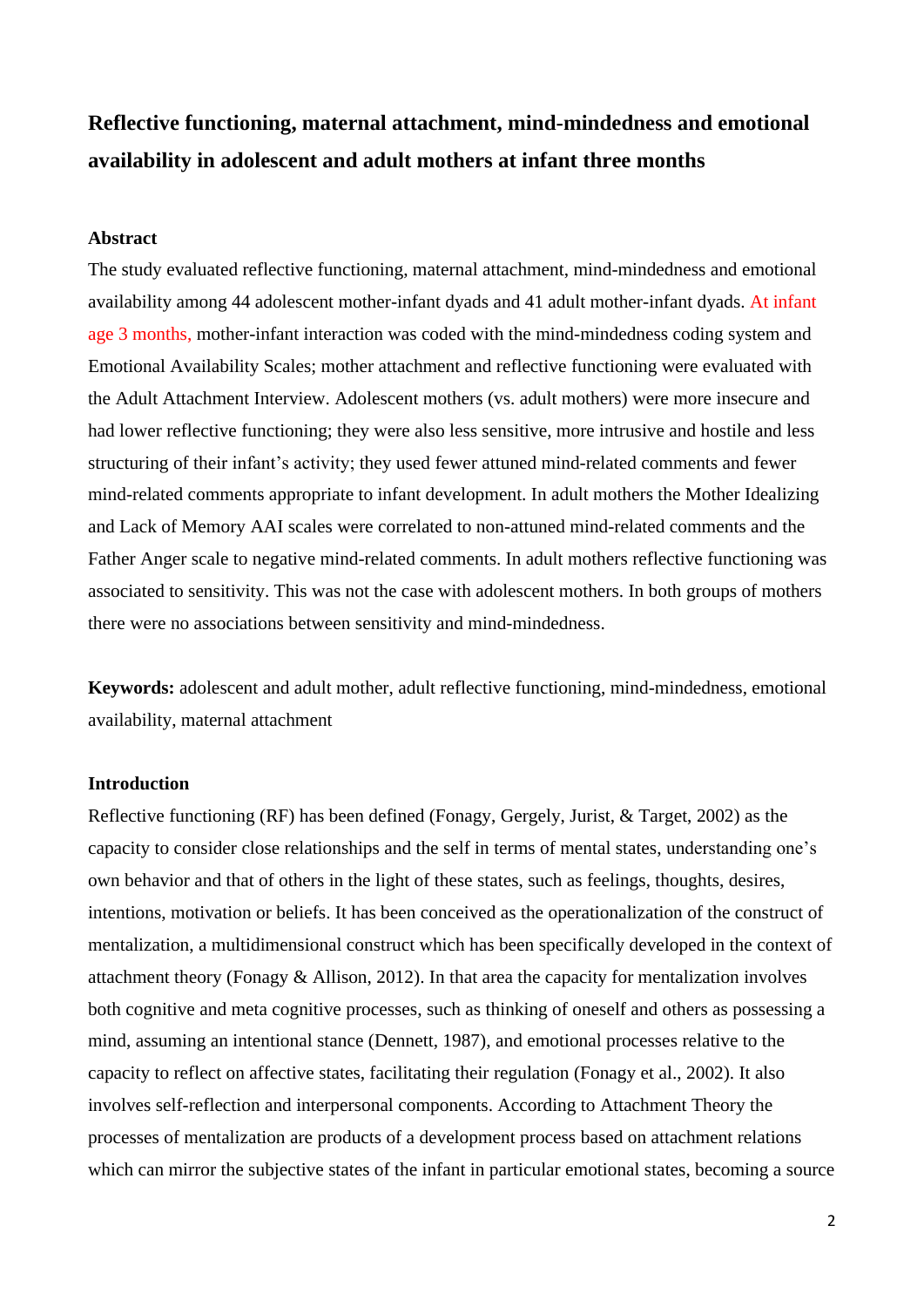of trust (Fonagy & Allison, 2014), and thus fostering the representation of oneself and the other as the subject of mental states.

#### *Adult and parental RF and sensitivity*

Assessment of RF as the operationalization of the capacity of mentalization was developed by Fonagy and Steele through construction of the *Reflective Functioning Scale* (Fonagy, Target, Steele, & Steele, 1998), to be applied to the analysis of transcripts gathered through the *Adult Attachment Interview* (Main & Goldwin, 1994-1998). The scale assesses a subject's awareness of the nature of mental states, awareness of the presence of mental states underlying behavior and recognition of the developmental aspects of mental states. From this perspective, RF, albeit considered within the context of an interview aimed at exploring mental states as regards attachment, is a more general aspect of mental functioning. Since the first studies in this area, the construct of RF has been used to study aspects of the parent/child relationship with regard to attachment. Research has shown that high parental RF is predictive of a child's secure attachment (Fonagy, Steele, Steele, Moran, & Higgitt, 1991), and that in parents with adverse experiences (Fonagy, Steele, Steele, Higgitt, & Target, 1994) it increased the probability of children having secure attachment. RF has also been shown to be correlated to maternal attachment measured with the AAI (Fonagy et al., 1998), just as it has been shown to have a high correlation with the coherence scale of the AAI (Jessee, Mangelsdorf, Wong, Schoppe-Sullivan, & Brown, 2016; Main, Goldwyn, & Hesse, 2002).

A more restricted meaning of RF has also been conceived concerning representation by the parent of the infant and of his/her relationship with the infant explored in the present. In this regard see Slade's (Slade, Aber, Bresgi, Berger, & Kaplan, 2004) Parent Development Interview (PDI) and Zeanah's (Zeanah, Benoit, & Barton, 1995) Working Model of the Child Interview (WMCI). The transcripts of both interviews may be coded to assess RF by means of the same scale (Fonagy et al., 1998) as that used to analyze the AAI with an ad hoc addendum by Slade to analyze her PDI interview (Slade et al., 2004).

It is therefore useful (Katznelson, 2014; Sharp & Fonagy, 2008) to distinguish between adult RF, which focuses on the capacity of the adult to reflect on his/her past attachment experiences, also considered however in the present (assessed by means of AAI), and parental RF, which focuses on the capacity of the parent to reflect in the present on the infant and on his/her relationship with him (measured with the parenting interviews). In this regard we may point out that assessment of RF by AAI allows investigation of a broad dimension of mentalization processes relative to relationships since it considers the attachment experiences of the subject both in the past and at the time of the interview, also exploring the parent's idea of the future prospects of the child, if there is a child, or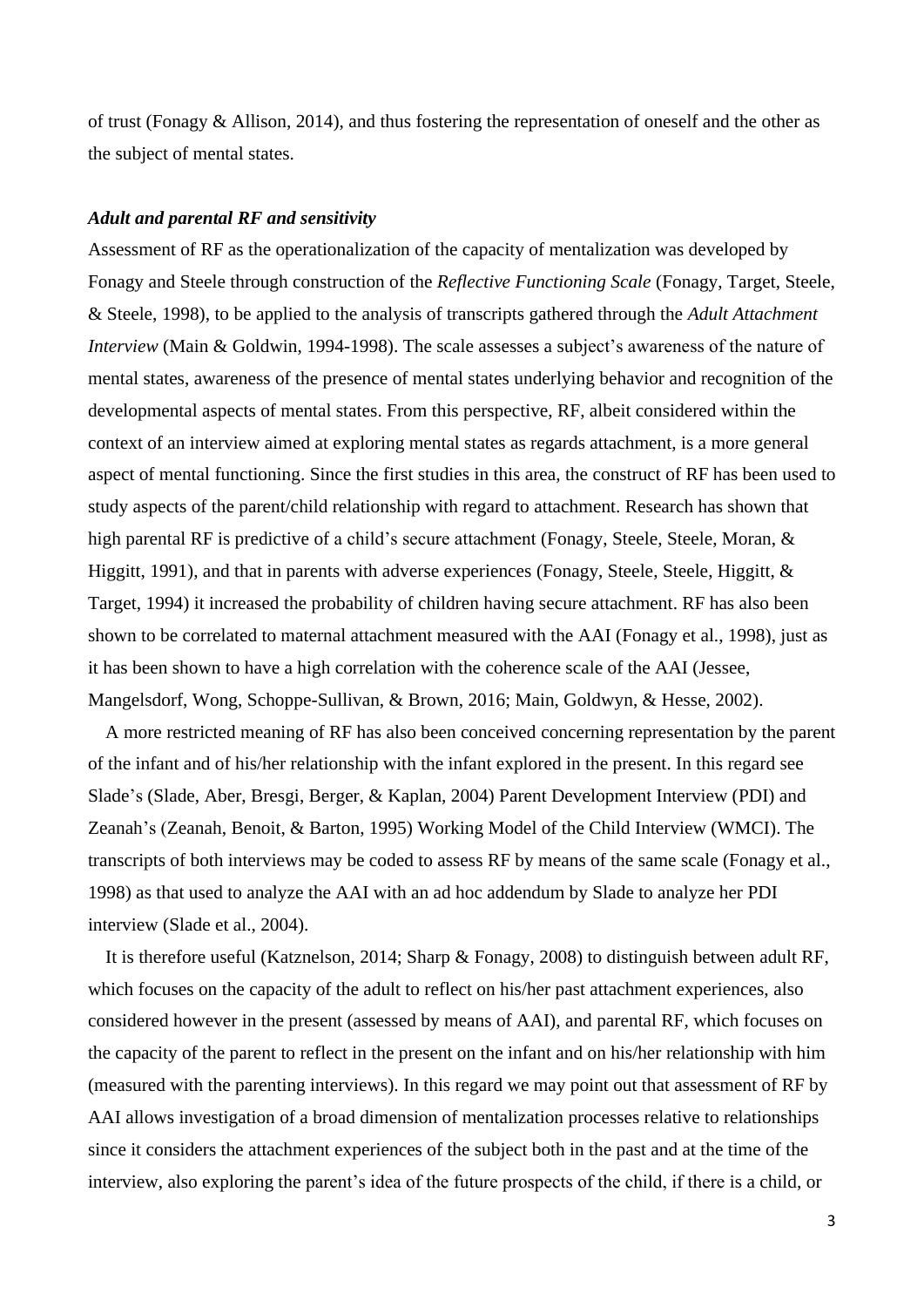of a hypothetical child. Interviews such as PDI and WMCI focus mainly on the representation which the parent has of the infant and of his/her relationship with the infant. Therefore, they involve an analysis of the processes of mentalization which is focused more restrictively on this relationship.<sup>1</sup> A number of studies have, in this regard, examined the relationship between parental RF, measured by the PDI, and parental sensitivity. According to these studies parental RF is correlated with disruptive affective communication of the parent (Slade, 2005), and maternal sensitivity (Rosenblum, McDonough, Sameroff, & Muzik, 2008; Suchman, DeCoste, Leigh, & Borelli, 2010).

To our knowledge, however, no study has examined a possible connection between adult RF and parental sensitivity, although numerous studies have examined the relationship between maternal state of mind about attachment and parenting capacity assessed both as sensitivity (Pederson, Gleason, Moran, & Bento, 1998), synchronization capacity (Feldman, 2003), affective coordination (Riva Crugnola et al., 2013) and emotional availability (Biringen et al. 2000). It would be particularly interesting, therefore, to examine the association between maternal mentalization, considered more broadly in relation to the mother's past and present attachment relationships and not only in relation to representation of the infant and the sensitivity shown towards him in early infancy. One aim of our study, therefore, is to address this gap in the literature on the relationship between adult RF and sensitivity.

#### *Reflective functioning, attachment, mind-mindedness and sensitivity*

A concept which is connected to the construct of reflective functioning is that of *mindmindedness* (Meins, 1997). This concept is a "bridge" between mentalization and parental sensitivity, positioned, as Meins states (2013a, p. 408) "at the interface between representational and behavioral operationalization of caregiver-child interaction". Mind-mindedness is defined by Meins as the capacity of the parent to "conceive of the infant as having a mind", attributing putative mental states to his behavior (Meins, 1997, 2013b). The singularity of this construct informs the resulting methods of assessment. In infant/caregiver interaction, mind-mindedness is mainly measured by coding the verbal comments which the caregiver makes to the infant in interacting with him. The evaluation of mind-mindedness thus allows the caregiver's capacity for mentalization with regard to the infant to be assessed "on-line". At the same time the caregiver's attunement with the infant can be measured by the appropriateness of such comments in effectively identifying the emotions and intentions underlying the behavior and communication of the infant (Meins, 2013a).

<sup>&</sup>lt;sup>1</sup> Hereunder we shall use adult RF to designate reflective functioning assessed with AAI and parental RF to designate reflective functioning assessed with interviews on parenthood such as PDI and WMCI.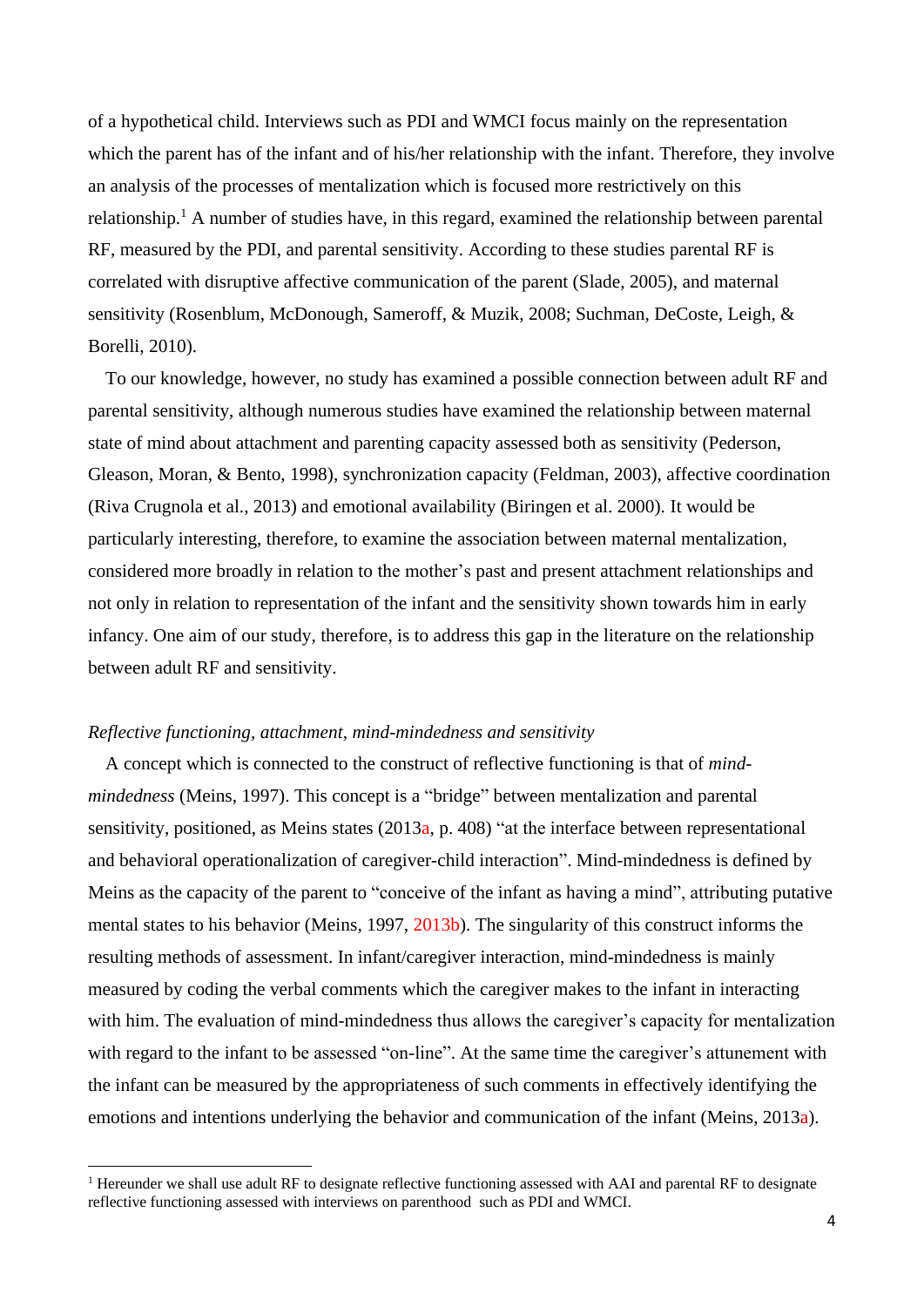"Mind-related" comments are divided into appropriate and non-attuned comments, the second being conceived as demonstrating that the parent cannot appropriately identify the mental states of the infant in relation to its behavior, actually "misinterpreting them" (Meins et al., 2012).

To our knowledge only the Arnott and Meins study (2007) has examined the relationship between mind-mindedness and adult RF by also analyzing the quality of parental attachment. The study showed a significant association in mothers between high RF and fewer non-attuned mindrelated comments, but not between the quality of maternal attachment and indicators of mindmindedness. The study, however, involved only a small sample and, for what concerns the relationship between adult RF and mind-mindedness, has not been replicated. A subsequent study (Milligan, Khoury, Benoit, & Atkinson, 2015) explored the link between maternal attachment and mind-mindedness, obtaining counter-intuitive results according to which coherence of the mind with regard to attachment was negatively correlated with mind-mindedness.

One study, however, has examined the connection between parental RF and mind-mindedness, (Rosenblum et al., 2008) showing that they are correlated and predict maternal sensitivity and highlighting how parental RF is a better predictor of sensitivity than mind-mindedness.

According to some studies mind-mindedness is also associated with maternal sensitivity (Meins, Fernyhough, Fradley, & Tuckey, 2001; Demers, Bernier, Tarabulsy, & Provost, 2010; Farrow, & Blissett, 2014). However, other studies have not shown that this relationship is significant, either in non-at-risk samples (Camberis, McMahon, Gibson, & Boivin, 2015) or in at-risk samples constituted by adolescent mothers (Demers et al., 2010).

To sum up, very few studies have examined the relationship between adult RF and other representational variables – state of mind about attachment, mind-mindedness – and interactional variables – sensitivity, emotional availability – which pertain to maternal parenting.

As we said above, our hypothesis is that RF measured with AAI is related to a broader capacity for mentalization than RF assessed by interviews on parenthood, the latter being considered more dependent on the specific relationship with the infant. Therefore analyzing in a community sample links between adult RF, mind-mindedness and sensitivity while examining attachment is of particular interest. Indeed, the results could help to clarify whether the sensitivity of the mother towards the infant and her capacity for mind-mindedness are correlated only with a "restricted" definition of RF constituted by parental RF, as a number of the studies examined above have shown, or whether they are also correlated to the broader definition which pertains to adult RF evaluated by AAI.

#### *Reflective functioning, attachment, mind-mindedness and sensitivity in adolescent mothers*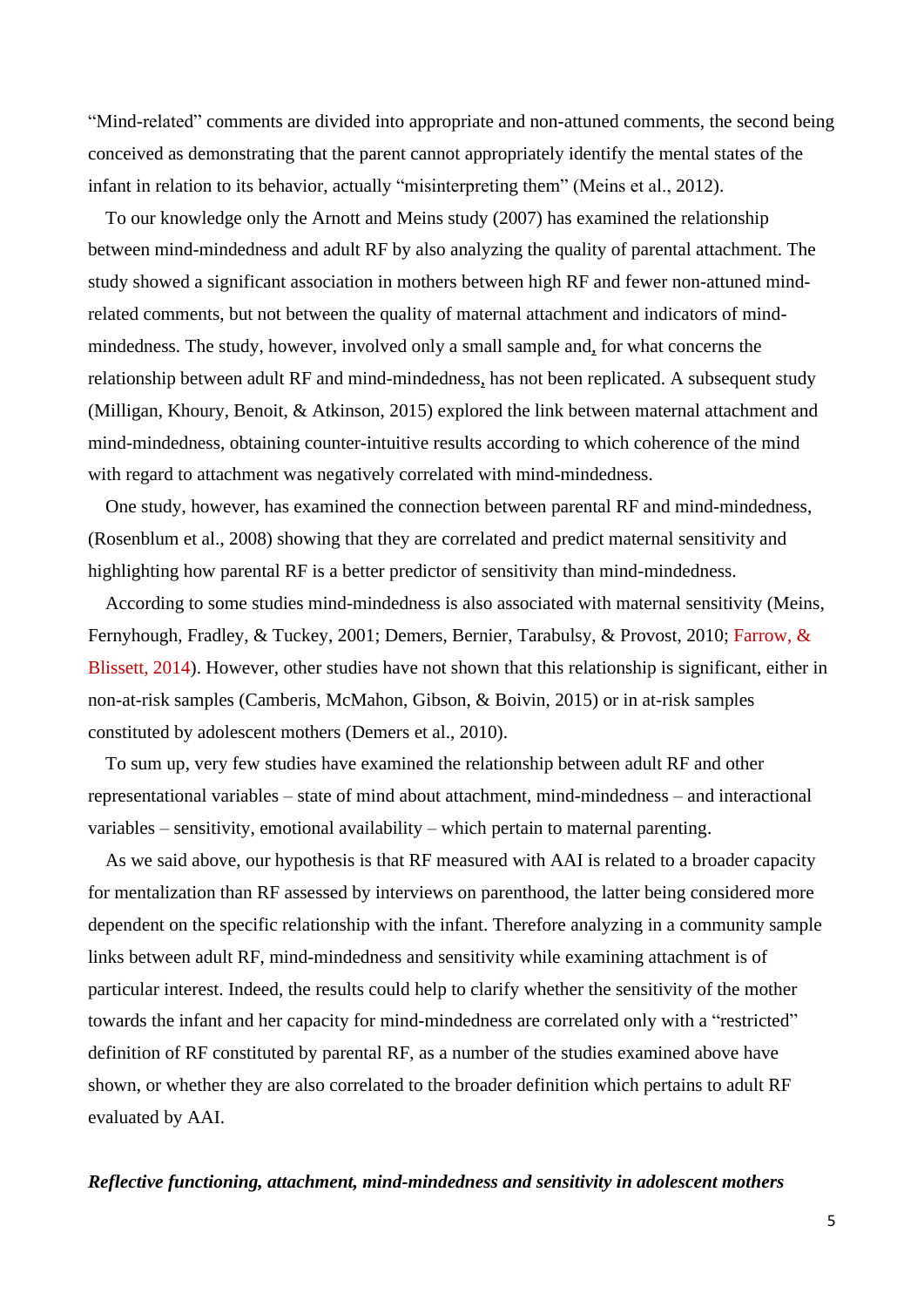It is important to note that the relationship between RF, maternal attachment, mind-mindedness and sensitivity has only been examined by a few studies concerning parenting at-risk samples. In this regard, no study has examined the relationship between adult RF and sensitivity in at-risk samples. A few studies have examined the relationship between parental RF and maternal sensitivity in atrisk samples, coming up with mixed results. The study conducted with mothers with experiences of childhood abuse (Stacks et al., 2014) has found an association between the two variables, while those conducted with mothers with substance abuse (Pajulo et al., 2012) and mothers who had PTSD (Schechter et al., 2008) have not found this association. Furthermore, no study has examined in at-risk samples the relationship between parental RF or adult RF and mind-mindedness.

An at-risk group of particular interest is that of adolescent mothers. Young mothers have been shown to have a low capacity for mentalization at the level of both adult RF (Riva Crugnola, Ierardi, Gazzotti, & Albizzati, 2014) and parental RF (Sadler et al., 2013; Sadler, Novick, Meadows-Oliver, 2016) and for mind-mindedness (Demers et al., 2010).

For what concerns sensitivity, adolescent mothers have also been shown to employ more intrusive or detached styles with their infants (Berlin, Brady-Smith, & Brooks-Gunn, 2002), being less competent in the expression (Pomerleau, Scuccimarri, & Malcuit, 2003) and regulation of emotions (Riva Crugnola et al., 2014). For what concerns emotional availability measured with the EA scales (Biringen, 2008) adolescent mothers have been shown to be less sensitive and structuring and to be more intrusive and hostile than either young mothers (Easterbrooks, Chauhuri, & Gestsdottir, 2005) or adult mothers (Ierardi, Gazzotti, Albizzati, & Riva Crugnola, in press).

Given the high level of risk identified in adolescent mothers with respect to caring for their infants (Krpan, Coombs, Zinga, Steiner, & Fleming, 2005), it would be first of particular interest to examine the difference between a sample of adolescent mothers and a community sample of adult mothers in relation to their sensitivity and emotional availability towards their infants and their capacity for mentalization and mind-mindedness. No study has compared the adolescent mother atrisk sample with the community sample of adult mothers, examining both their capacity for mentalization, analyzing RF and mind-mindedness, and their parenting skills from a behavioral perspective, assessing sensitivity and interaction styles. What would also be particularly interesting to assess - given the paucity of studies in this regard for both groups – is the relationship between the variables examined, especially regarding the relationship between representational and interactional aspects, in the group of adolescent mothers as well as in the group of adult mothers.

#### *Approach of our study*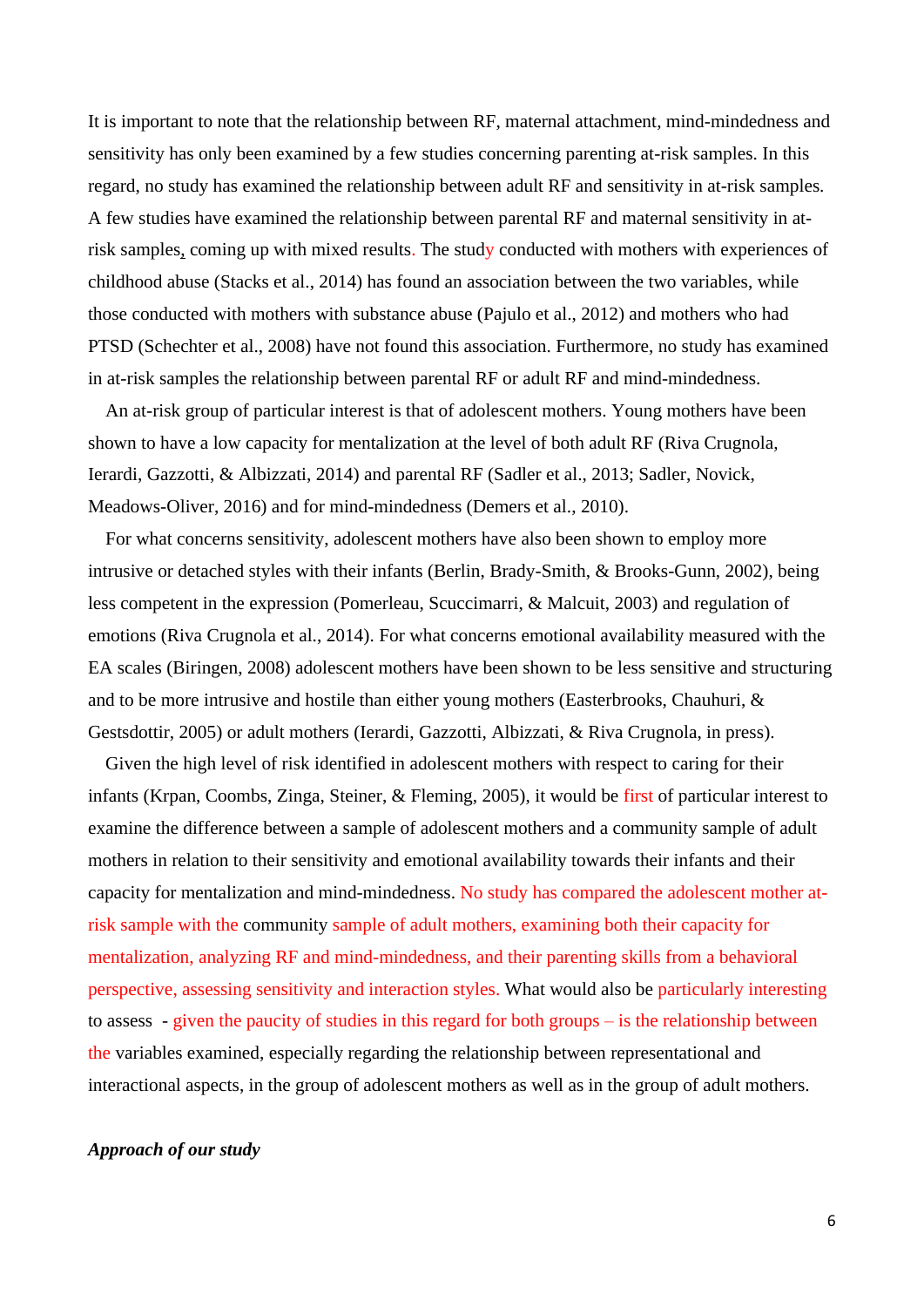There are therefore two aims to our study. The **principal aim** is to compare adult RF, attachment, mind-mindedness and emotional availability, which includes, in addition to sensitivity, other dimensions related to sensitivity such as structuring, non-intrusiveness and non-hostility (Biringen, 2008), in adult mothers and adolescent mothers at infant 3 months. We will consider mindmindedness as regards appropriate and non-attuned comments, the quality of expressed emotions (positive, negative and neutral) and development-appropriate comments.

The hypotheses we make in this regard on the basis of the studies examined and on what has been considered thus far are as follows: 1) that adolescent mothers will have a lower average RF score and a greater frequency of insecure attachment models than adult mothers; 2) that adolescent mothers, compared to adult mothers, will make fewer appropriate mind-related comments, more mind-related non-attuned comments with a less positive and more negative valence, and fewer development-appropriate comments; 3) that adolescent mothers will, on the whole, display less emotional availability - considered in the various components provided by the EA, such as sensitivity, the capacity for structuring, non-hostility and non-intrusiveness - than adult mothers.

The second aim of the study is exploratory, given the paucity of prior research and also the small number of participants in the groups. We propose to assess the relationship between adult RF, attachment, mind-mindedness and emotional availability of the mother at infant three months in both adult and adolescent mother groups. Since studies relating to adult mothers have mainly examined the relationship between parental RF and not adult RF and the other variables of our study, our analysis with respect to this relationship is exploratory. Given the paucity of studies on adolescent mothers in this regard, examination of the relationship between RF, maternal attachment, mind-mindedness and emotional availability is also exploratory.

The study was conducted at infant 3 months, a period that has been little investigated in previous studies, but which is considered to be of particular importance for the structuring of interactive patterns and of emotional regulation between infant and caregiver, seen as crucial for the formation of future attachment models (Beebe et al., 2010). Indeed, all previous studies have examined RF, mind-mindedness and maternal sensitivity starting from infant six months. We believe it is important to extend the investigation into RF, mind-mindedness and emotional availability to infant 3 months in order to examine, in the first stage of the formation of the mother/infant relationship, the association between mind-mindedness and sensitivity and to explore the possible adult RF, maternal attachment, mind-mindedness and sensitivity connection measured by EAS.

# **Method** *Participants*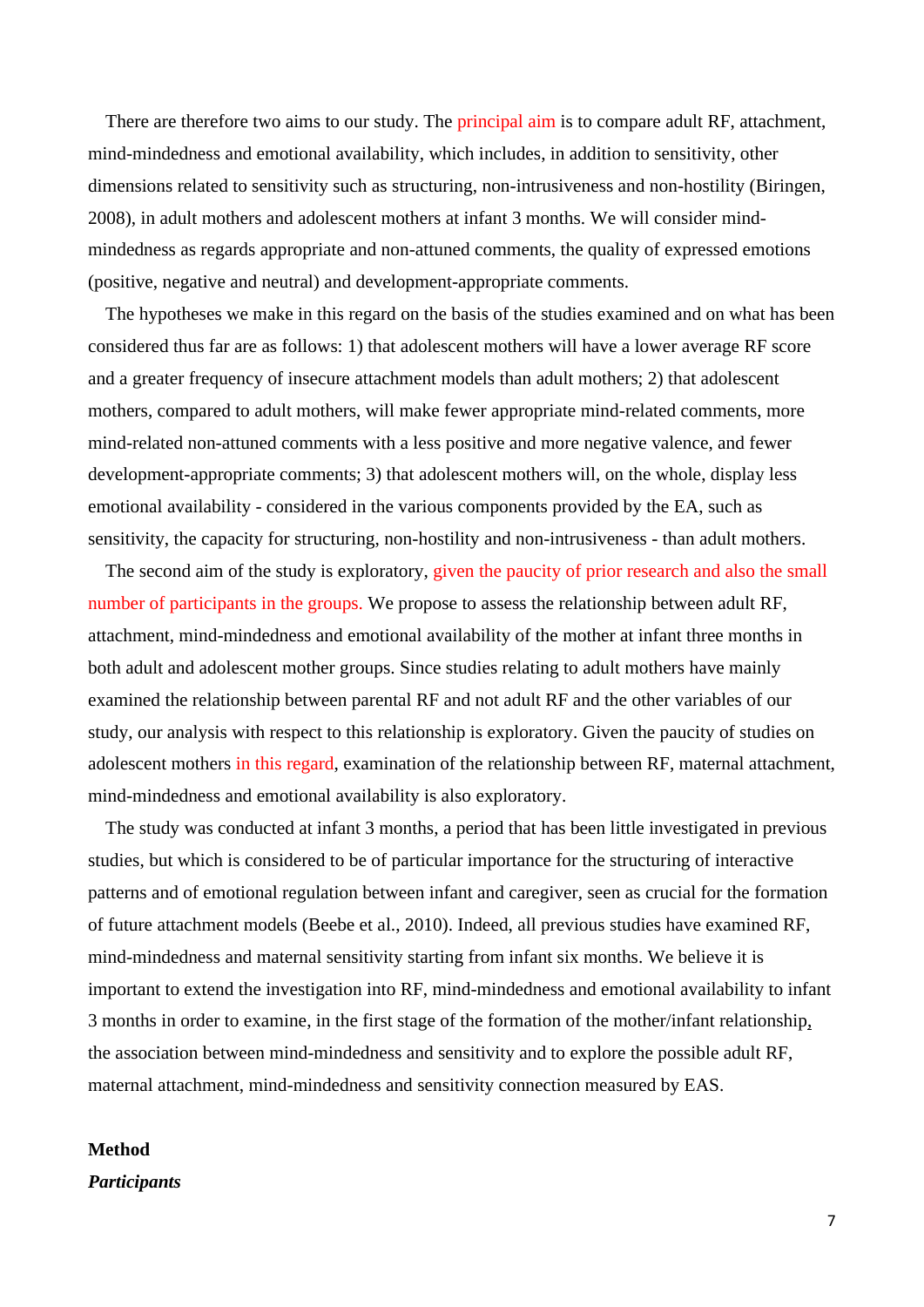The study is part of a broader research project on maternity in adolescence. The first aim of the research project is to compare adolescent mother/infant dyads and adult mother/infant dyads in the first months of the infants' lives with respect to a set of representational and interactional variables such as: maternal attachment and RF, interaction styles, emotional availability and mother/infant emotion regulation, mind-mindedness, infant attachment (Riva Crugnola et al., 2014). The second aim is to assess the effectiveness of an attachment-based intervention model for adolescent mothers and their infants from infant age 3 months (baseline) to two years (Riva Crugnola, Ierardi, Albizzati, Downing, 2016; Riva Crugnola, Ierardi, Albizzati, & Downing, in press). 85 mother-infant dyads (72% of those recruited) took part in our study at infant 3 months. The mothers were informed that they would be participating in a study on the parent-infant relationship. 44 were adolescent mother-infant dyads with mothers aged between 15 and 21. For what concerns the adolescent mothers, we chose this age range in accordance with other studies which show that this is an at-risk period in the development of the mother-infant relationship. See the research of Easterbrooks (Easterbrooks et al., 2005; Easterbrooks, Chaudhuri, Bartlett, & Copeman, 2011) which used EA scales in a sample of young mothers aged under 21. It is also important to consider that in the Italian socio-cultural context the stage of adolescence lasts longer than it does in other countries, with adolescents living with their families of origin until a later age. 41 were dyads with adult mothers aged between 25 and 40.

The inclusion criteria for both groups: mothers could not have any mental or physical illness; infants had to be born full term without organic pathologies. The adolescent mothers had an average of 9.63 years of education with a range of between 8 and 13 years. The adult mothers had an average of 14.78 years of education with a range of between 8 and 18 years. SES was calculated with a modified Italian version of the *Index of Social Position* (Hollingshead, 1975; Rossi, 1994) which considers level of education and occupation.

The socio-demographics characteristics are described in Table 1.

[Insert Table 1]

The infants were the first children for all the mothers in the adolescent mother group and for 88% of the mothers in the adult mother group. All the mothers were European Caucasian.

The group of adolescent mother-infant dyads was recruited from the "Servizio di *Accompagnamento alla genitorialità in adolescenza*" [Accompanying Parenting in Adolescence Service] for young mothers at the ASST Santi Paolo and Carlo Hospital of Milan. The group of adult mother-infant dyads was recruited from the "*Accompagnamento alla crescita*" [Accompanying Your Baby's Growth] Service at the ASST Santi Paolo and Carlo Hospital of Milan.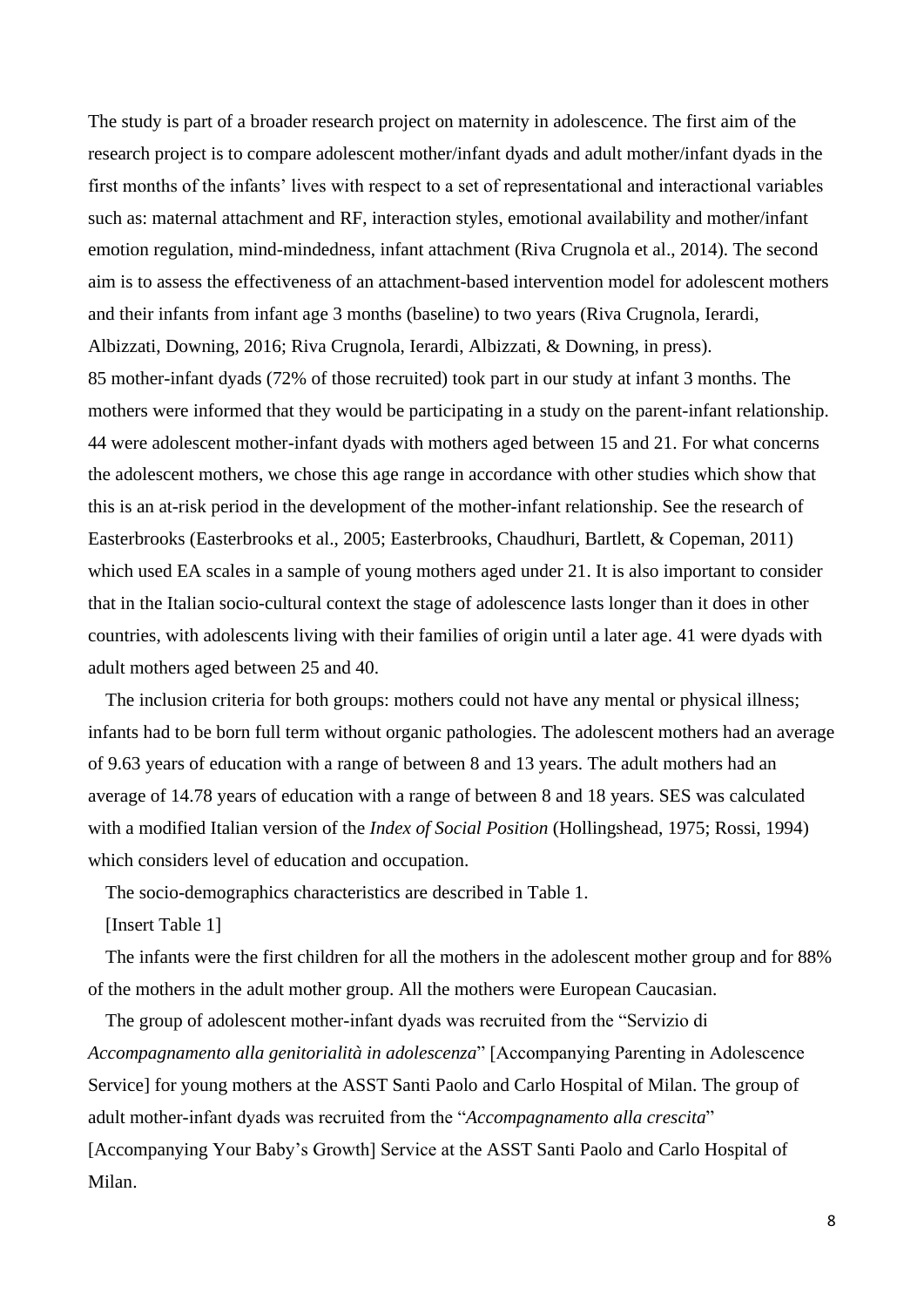The study protocol was approved by the institutional review board of the ASST Santi Paolo and Carlo Hospital of Milan. All subjects gave written informed consent.

### *Procedure*

At infant three months the Adult Attachment Interview (George, Kaplan, & Main, 1985) was administered to the mothers to assess attachment models and RF and data was collected on their pregnancy, employment and educational status.

At infant 3 months (infant mean age  $= 3.41$ ; SD  $= .30$ ) mother-infant couples were videorecorded in a laboratory. The laboratory was a suitably furnished play room containing a small mattress on which the mother and infant could sit or lie and a number of toys appropriate for the age of the baby. The camera was positioned inside the room in front of the dyad. The video camera framed the mother and infant, who were sitting on a cushion, sideways. In this way the behavior of both members of the dyad and the expressions on their faces were visible and could be coded. The mothers were instructed to interact with the infant as they would normally do at home. The only restriction on the mother's behavior was that she should not lean forward and obstruct the camera's view of the child. The video-recordings lasted around 5 minutes and during this time the motherinfant pair was left alone in the laboratory room.

#### *Measures*

*Adult Attachment Interview (AAI)*. The AAI is a semi-structured interview which explores the interviewees' relations with their parents as children, including early separation and means of comfort-seeking. According to the Main coding system (Main et al. 2002), based on 9-point scales, each interview was assessed for the following categories: Secure/Autonomous (F), Dismissing (Ds), Preoccupied (E), Unresolved/Disorganized (U). The interviews assigned to the U category received a secondary score of secure/autonomous, dismissing or preoccupied. Category classification on the AAI is based on continuous nine point scales ranging from (1) low to (9) high (Main et al., 2002).

Following the suggestion of Bakermans-Kranenburg and van IJzendoorn (2009) and the studies of other researchers (Riva Crugnola et al., 2013; Roisman, Fraley, & Belsky, 2007; Whipple, Bernier, & Mageau, 2011) in the analysis we also used, in addition to the categorical system, the dimensional system based on the continuous scale ratings of the AAI. The advantage of using the AAI scales is that the association between the state of mind AAI scales and the other variables measured at dimensional level of our study, such as RF scale, mind-mindedness comments and emotional availability scales, can be assessed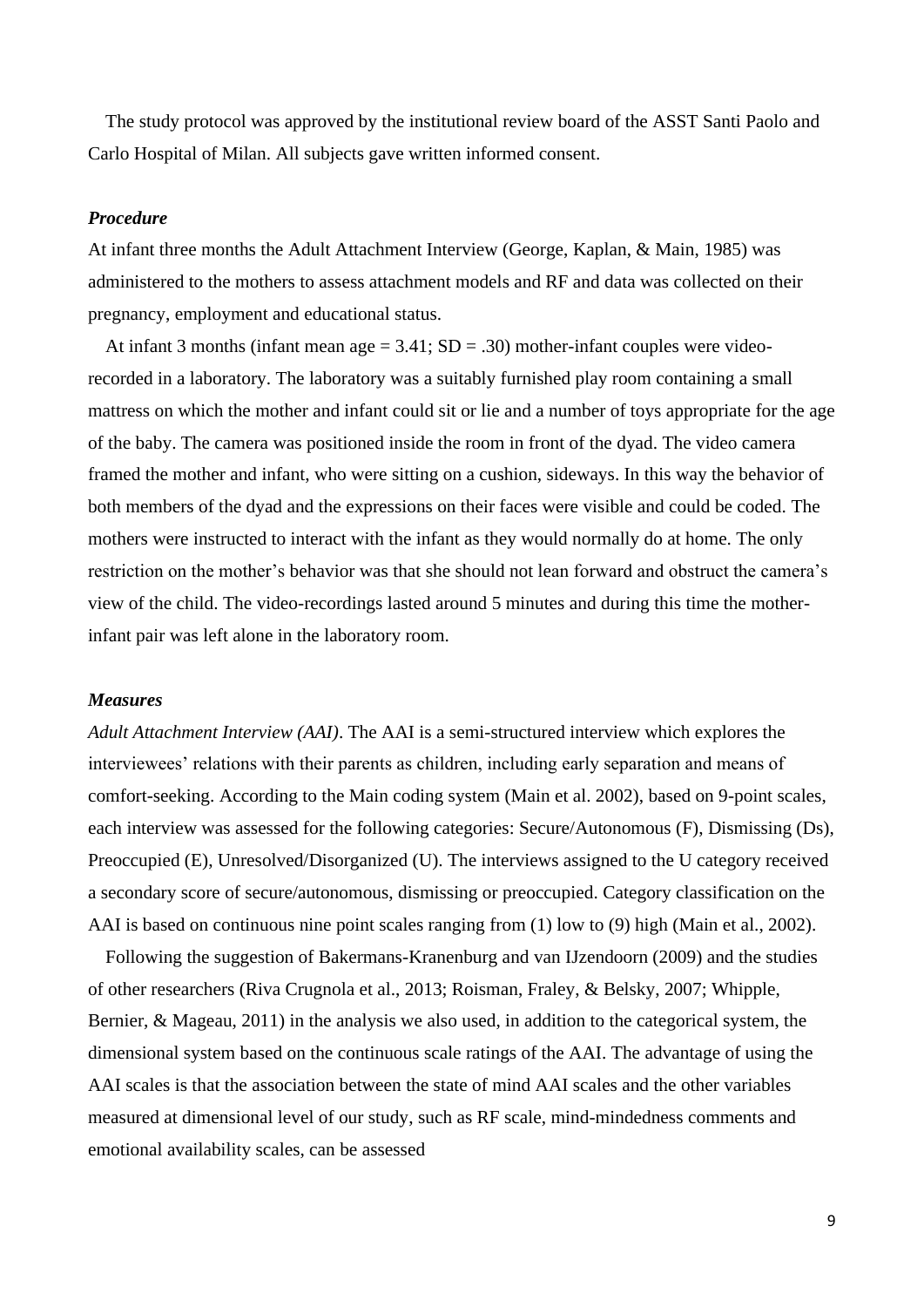The AAI scales are grouped by inferred experiences, which concern the probable nurturing experiences of the interviewee during childhood with respect to attachment relationships and the scales relating to state of mind with regard to attachment figures. Other scales concern overall states of mind with regard to attachment. In our study we used all the scales relating to state of mind with regard to attachment figures and all the scales relating to overall state of mind with regard to attachment. In particular we used the scales of Coherence of Transcript and of Coherence of Mind which are associated with the Secure Autonomous category; the Idealizing Mother and Father scales that together with the Insistence on Lack of Recall scale appear to be associated with the Dismissing category; the scales Involving Anger toward Mother and Father that together with the Passivity scale are associated with the Preoccupied category; and the Unresolved Loss and Trauma scales that are associated with the Unresolved/Disorganized classification (Hesse, 2008).

For the scales Coherence of Transcript and Coherence of Mind, scales, we selected the Coherence of Mind scale because the intercorrelations of the two scales were very high. In the data analysis we dropped the scales of Mother and Father Derogation, Overall Derogation of Attachment, Metacognitive Monitoring, and Fear of Loss due to low occurrence (all Ms< 1.30 on a 1–9 scale). The interviews were scored by two independent judges reliable to the coding system and concordance between the two coders for the four way classifications was  $k = 76$  and for the two way classifications (secure versus insecure)  $k = 1.00$ . The two raters were blind to maternal level of education and socio-economic status.

*Reflective Functioning Scales.* The reflective functioning scale (*Reflective Functioning*, *RF*; Fonagy et al., 1998) applied to the Adult Attachment Interview allows assessment of the mentalization of the interviewee, understood as the capacity to give meaning to one's own and others' experiences in terms of mental states and emotions. Reflective functioning is measured by means of a scale from - 1 to 9. The category *Negative RF (-1)* covers interviewees who are confused or hostile and refuse all attempts on the part of the interviewer to get them to begin any reflection; the category *Lacking in RF (1)* covers interviewees in whom reflective functioning is totally or almost totally absent. They may mention mental states occasionally with respect to themselves or others, but such mentioning is not connected to feelings underlying the behavior of the interviewee; the category *Questionable or Low RF (3)* covers interviewees who display some evidence of awareness of mental states, albeit at a fairly rudimentary level. The category *Ordinary RF (5)* covers interviewees who possess some type of model of the mind of attachment figures and of their own mind which is relatively consistent if simple; the category *Marked RF (7)* covers interviewees who demonstrate awareness of the nature of mental states for the entire interview and express efforts to reflect on the mental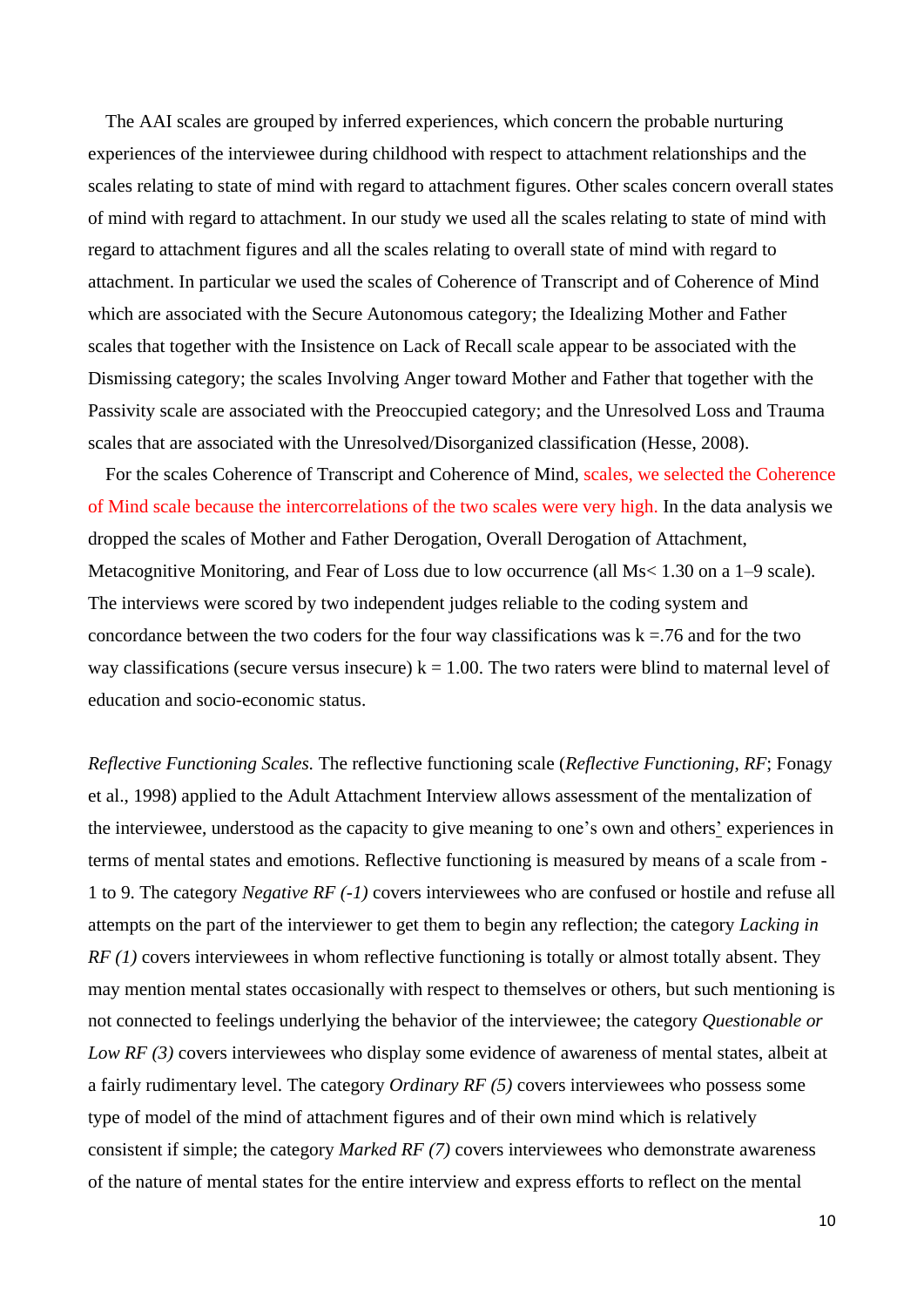states underlying behavior; the category *Exceptional RF (9)* covers interviewees who are exceptionally sophisticated and surprising, adopting causal reasoning in which mental states are used.

Reliability between coders was calculated on 20% of the interviews through the intraclass correlation coefficient and was  $ICC = .82$ . Both coders (the first and second authors) were trained and reliable for the RF scales.

*Mind-Mindedness.* Maternal mind-mindedness was assessed from a video-taped 5-min free-play session, using the procedures outlined by Pawlby and colleagues (2010). Mothers' speech during the sessions was transcribed verbatim; the comments were divided into: comments not referring to the infant's mind or emotion (Not Mind-Related) and comments that included an internal-state term referring to the infant's mind or emotion (Mind-Related comments). Mind-related comments included references to wishes and desires, mental states, mental processes, emotions, attempts to manipulate people's beliefs and comments where the mother ''put words into her infant's mouth''. A mind-related comment was also classified as an appropriate mind-related comment if one or more of the following conditions were met: (a) the independent coder agreed with the mother's reading of her infant's internal state, (b) the internal state comment linked the infant's current activity with similar events in the past or future, (c) the internal state comment served to clarify how to proceed if there was a lull in the interaction, or (d) the mother voiced (using the first person) what the infant might say if he ⁄she could speak (Meins & Fernyhough, 2010). In addition, following Demers and colleagues (2010), we coded the valence of the mental descriptors, with each descriptor classified as positive, neutral, or negative. Words such as "strong-willed" or "headstrong" were characterized as negative mental descriptors if the context indicated the parent experienced this characteristic as oppositional. Attributes such as "knows her own mind" were classified as neutral, and those such as "great sense of humour" and "caring" were classified as positive. Given the presence in the study of the group of adolescent mothers, who were less aware of the stages of development of the infant than the adult mothers (Ryan-Krause, Meadows-Oliver, Sadler, &Swartz, 2009), the mother's comments were also classified as appropriate or inappropriate for the infant's developmental level (Meins & Fernyhough, 2010).

The mind-mindedness score was the number of mental descriptors expressed as a proportion of the total number of descriptors used in order to control for differences in maternal verbosity. Higher proportional scores indicated greater mind-mindedness. To assess for inter-rater reliability, a random selection of transcripts (20%) were scored by two raters blind to mothers' reflective functioning and emotional availability data. Inter-rater reliability were  $K = .89$  for mind-related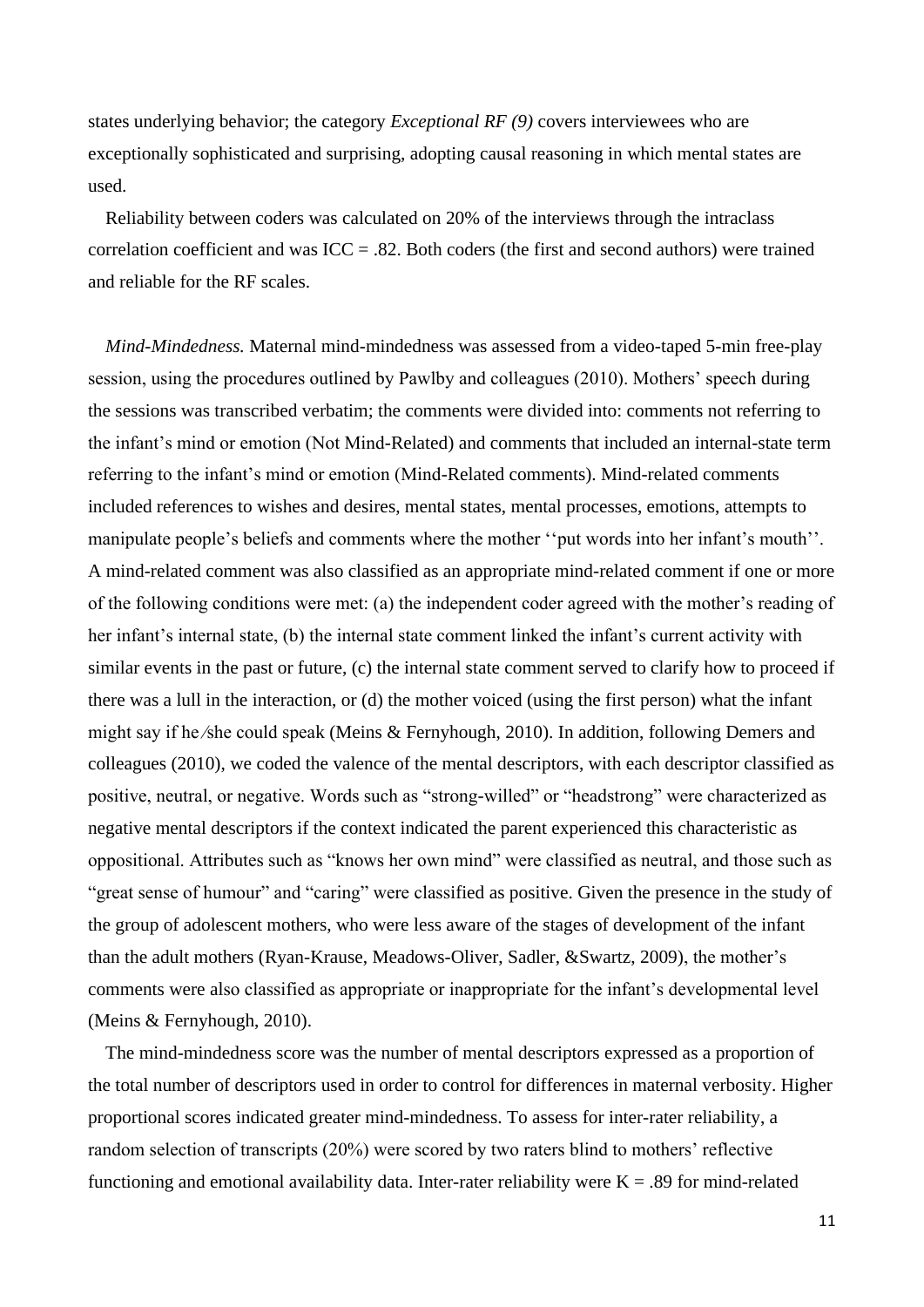comments,  $K = .92$  for appropriate mind-related, and  $K = .77$  for the emotional valence of comments.

*Emotional Availability Scales.* The EAS (Biringen, 2008) is a global measure of caregiver–child relational quality focusing specifically on the emotional content of dyadic interaction. The scales consist of four parental dimensions and two child dimensions (Responsiveness and Involvement of the adult). The scales allow adequate, marginally adequate and non-adequate levels of emotional availability to be differentiated. The Sensitivity scale measures the ability of the caregiver to attune to the infant and to respond to his emotional signals, displaying positive, adequate and authentic affect. The Structuring scale assesses the degree to which the adult appropriately scaffolds the child's play, supporting his activity and setting limits on his behavior. The Non-intrusiveness scale measures the capacity of the caregiver to be available, being there for the infant, letting herself be guided by the infant without invading or limiting his attempts to explore or his independence. The Non-hostility scale assesses the level of hostility expressed by the caregiver to the infant, demonstrated openly by intimidation or threats or more covertly by impatience, boredom or irritation.

In our study we used only maternal categories because we were focusing on mothers' caregiving. Coder reliabilities were computed for two independent trained coders on 20% of the cases and the intra-class correlation was .84. The two raters were blind to the mothers' reflective functioning and AAI classification.

#### **Results**

#### *Preliminary analysis*

We conducted some preliminary analysis to see whether the socio-demographic characteristics of the sample had an effect on the attachment, RF and mind-mindedness of the mother and on the EA scales. T-tests were used for the continuous variables and the Chi-square test (or Fisher's exact tests) was used for nominal variables. As to infant gender, the t-test showed that there were no significant differences between the two groups or in any of the Emotional Availability Scales and Reflective Functioning Scale. There were no gender differences with respect to the maternal attachment model either,  $\chi^2$  (1, N = 83) .01,  $p = .91$ , or on the AAI scales. Therefore the gender variable was not taken into consideration in subsequent analysis. As to SES, we used a two-way analysis of the t-test for independent samples to identify differences between adolescent mothers and adult mothers. A significant difference was found between the two groups,  $t(83) = 8.16$ ,  $p =$ .000, showing a lower SES in adolescent mothers than in adult mothers. As to marital status, we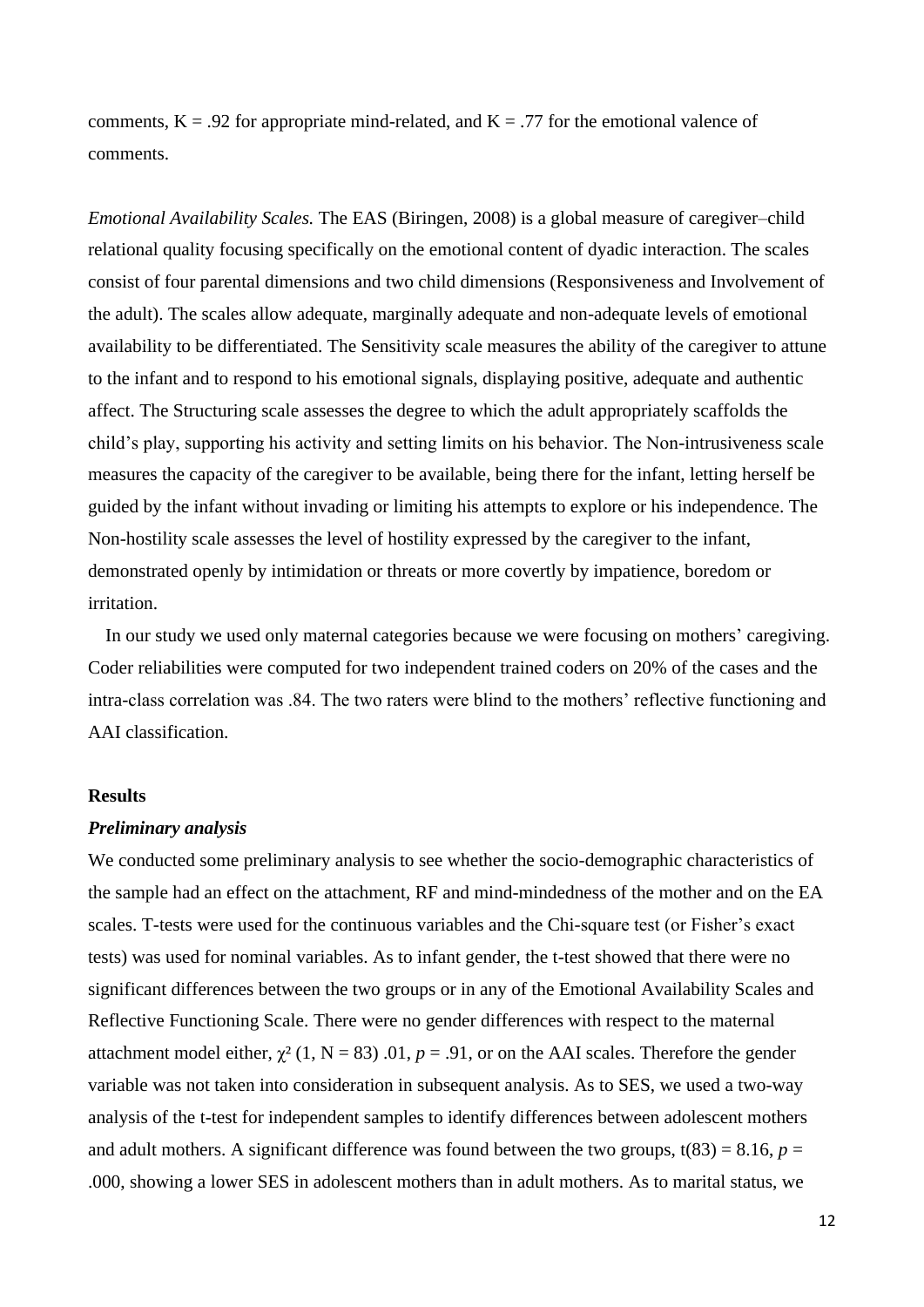conducted analysis with the Fisher exact test which indicated a significant difference between adult mothers and adolescent mothers, Fisher exact test  $(83) = 31.85$ ,  $p = .000$ . Therefore, in order to isolate the effect of maternal age, SES and marital status were used as covariates in the analysis.

#### *Differences between adult mothers and adolescent mothers*

#### *Distribution of attachment models and RF*

The distribution of the models of attachment of adolescent mothers was as follows: 16 mothers were classified as secure/autonomous (37%) and 28 as insecure (63%), of whom 8 preoccupied (18%), 9 dismissing (20%), 8 unresolved/disorganized (18%) and 3 unclassifiable (7%). The distribution of four-way maternal attachment in the group of adolescent mothers is similar to the distribution of US at-risk samples and of depressed mothers (van IJzendoorn and Bakermans-Kranenburg, 2009) and of Italian samples of at-risk mothers (Cassibba *et al*., 2013).

In the group of adult mothers, 27 mothers were classified as secure/autonomous (65%) and 14 insecure (35%), of whom 4 preoccupied (10%), 5 dismissing (12%) and 5 unresolved/disorganized (12%). This distribution does not differ from the distribution of US and European non-clinical samples (Bakermans-Kranenburg & van IJzendoorn, 2009) and non-clinical Italian samples (Cassibba, Sette, Bakermans-Kranenburg & van IJzendoorn, 2013).

Given the low numbers involved in the groups in the four-way and three-way distribution, in subsequent analysis the attachment variable (secure vs. insecure attachment) was dichotomized. Analysis conducted with the Chi-square test showed a significant difference between adolescent mothers and adult mothers in the two-way distribution of attachment,  $\chi^2$  (1, N = 98) = 7.38, *p* = .007, with more insecure attachment models in adolescent mothers.

The difference in the AAI scales between adult mothers and adolescent mothers was also analyzed. ANCOVA showed that adolescent mothers have higher scores on the Father Idealizing scale,  $\chi^2$  (1, N = 98) = 5.49,  $p = .022$ ,  $\eta^2 = .06$ , and lower scores on the Coherence of Mind scale, (1,  $N = 98$ ) = 8.07,  $p = .006$ ,  $\eta^2 = .09$ .

The scores of adolescent mothers and adult mothers on the RF scale were then compared with a univariate analysis of covariance (ANCOVA) to determine whether RF differed between the two groups. Adolescent mothers ( $M = 2.72$ ; SD = 1.69) had significantly lower RF scores than adult mothers (M = 4.28; SD = 1.82),  $F(1, 84) = 9.23$ ,  $p = .003$ ,  $\eta^2 = .10$ .

#### *Mind-mindedness in adult and adolescent mothers*

We used a unique multivariate analysis of covariance (MANCOVA) to determine whether MM indicators differed between the two groups. The between-subject factor was adolescent/adult mother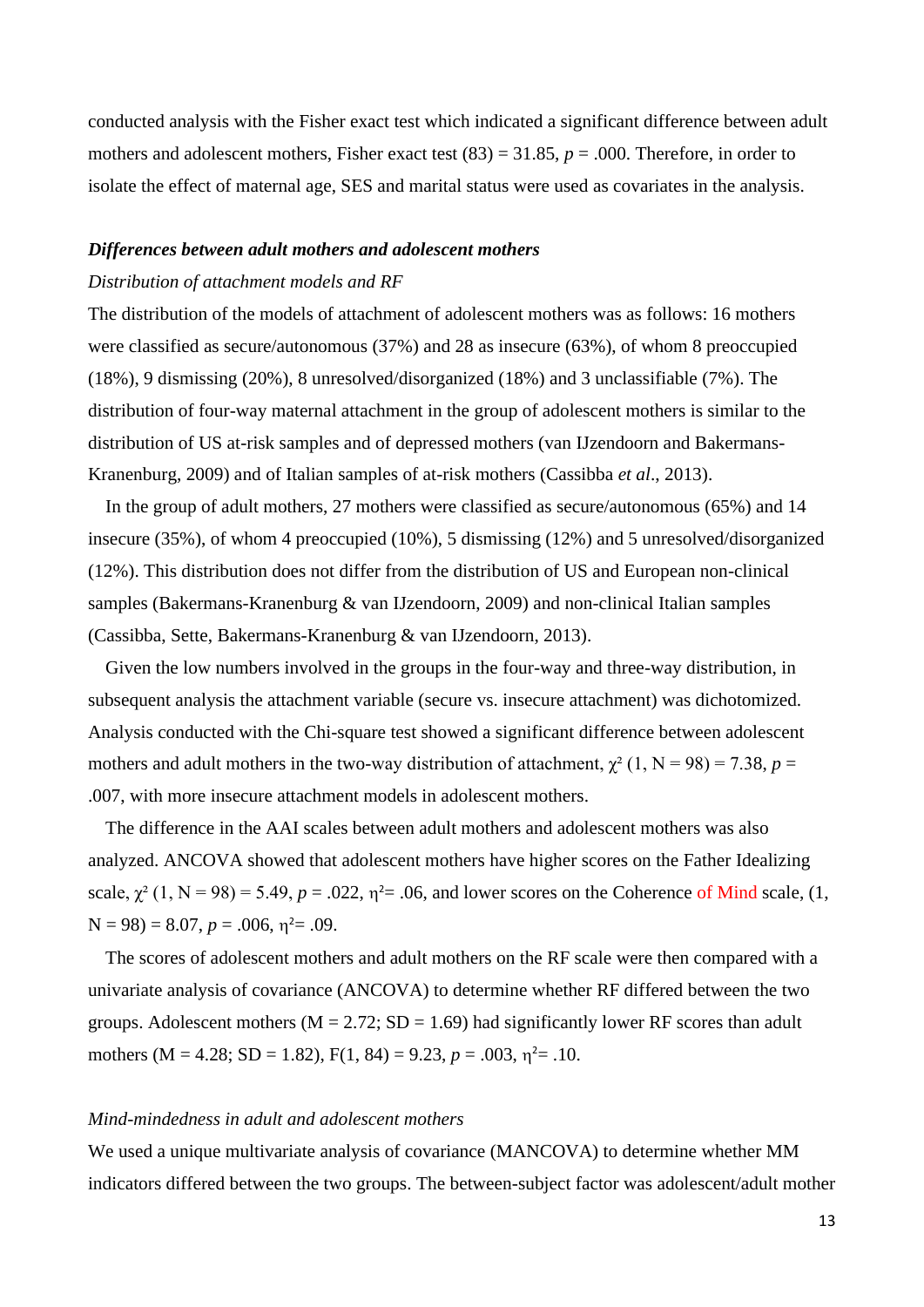and the covariates were SES and marital status. The multivariate tests indicated a significant group effect at multivariate level (Pillai's Trace  $F(8, 74) = 7.08$ ,  $p = .000$ ,  $\eta^2 = .43$ ), which is explained at univariate level by adolescent mothers using fewer appropriate mind-related comments than adult mothers,  $F(1, 83) = 35.01$ ,  $p = .000$ ,  $\eta^2 = .30$ , fewer development appropriate mind-related comments,  $F(1, 96) = 25.20$ ,  $p = .000$ ,  $\eta^2 = .23$ , and fewer comments of a positive valence,  $F(1, 96)$  $= 7.83$ ,  $p = .006$ ,  $\eta^2 = .08$ . Adolescent mothers also used more non-attuned mind-related comments,  $F(1, 96) = 8.25$ ,  $p = .005$ ,  $\eta^2 = .09$ , and more comments which were not development appropriate,  $F(1, 96) = 6.50, p = .013, \eta^2 = .07$ , (see Table 2).

[Insert Table 2]

#### *Emotional Availability Scales in adult and adolescent mothers*

A multivariate analysis of covariance (MANCOVA) was used to determine whether the two groups differed as to emotional availability. Multivariate tests indicated a significant overall group effect (Pillai's Trace F(6, 72) = 6.33,  $p = .000$ ,  $\eta^2 = .34$ ). The univariate tests indicated that adolescent mothers (vs. adult mothers) had lower scores on the Sensitivity,  $F(1, 83) = 28.81$ ,  $p = .000$ ,  $\eta^2 = .27$ , Structuring,  $F(1, 83) = 22.85$ ,  $p = .000$ ,  $\eta^2 = .22$ , Non-intrusiveness,  $F(1, 83) = 25.43$ ,  $p = .000$ ,  $\eta^2 =$ .24, and Non-hostility scales,  $F(1, 83) = 21.32$ ,  $p = .000$ ,  $\eta^2 = .21$ , (see Table 3). In particular, the average sensitivity score of the adolescent mothers was 3.6. This score is considered by Biringen (2008) to denote inconsistent sensitivity. However, the average sensitivity score of the adult mothers was 5.4, which is considered to be "good enough" parental sensitivity.

[Insert Table 3]

# *Relations between reflective functioning, attachment, mind-mindedness and emotional availability in adult and adolescent mothers*

Using Pearson R correlations, the associations between RF, MM indicators, EA scales and AAI scales in both groups considered separately were analyzed.

In the group of adult mothers, the proportion of significant associations was 14.9%. RF was associated with the AAI Coherence scale,  $r = .33$ ;  $p = .033$ , and negatively associated with the Unresolved Loss scale,  $r = -0.46$ ;  $p = 0.002$ . It was also associated positively with the EA maternal sensitivity scale,  $r = .32$ ;  $p = .039$ . Furthermore it was associated positively with mind-related comments of a positive valence,  $r = .48$ ;  $p = .001$ , and negatively with neutral mind-related comments,  $r = -.47$ ;  $p = .002$  (see Table 4).

[Insert Table 4]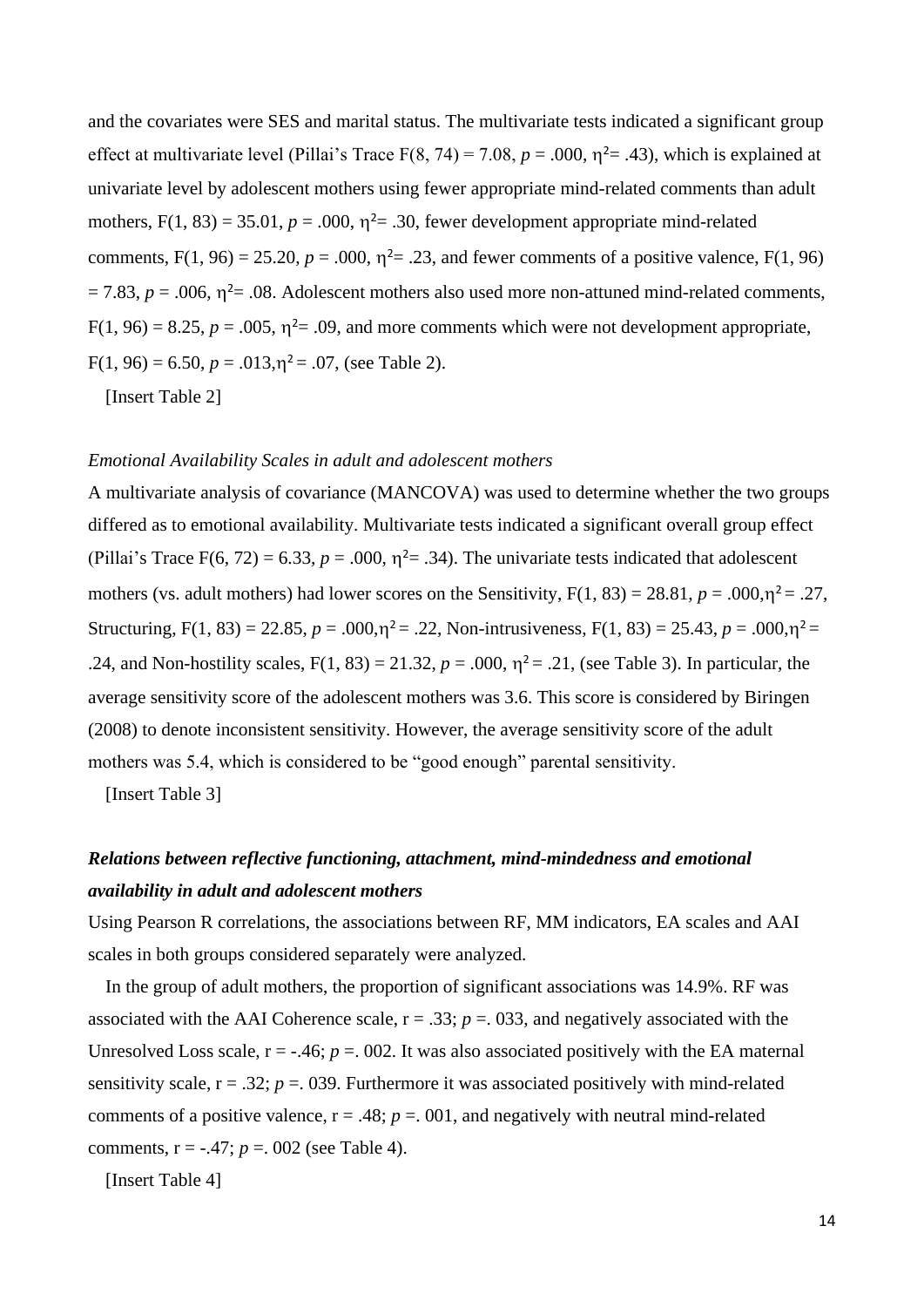For what concerns AAI scales, the coherence scale was negatively associated with neutral mindrelated comments,  $r = -.35$ ;  $p = .002$ . The Mother Idealizing scale was associated positively with non-attuned mind-related comments,  $r = .34$ ;  $p = .028$ , just like the Lack of Memory scale,  $r = .66$ ; *p*  $=$ . 000. The latter scale was also associated negatively with appropriate mind-related comments,  $r =$ -.31; *p* = 048. The Father Anger scale was associated positively with comments of a negative valence,  $r = .42$ ;  $p = .006$ ; the Passivity and Unresolved Loss scales were associated positively with comments of a neutral valence ( $r = .42$ ;  $p = .006$ ;  $r = .34$ ;  $p = .002$ ). The Father Anger scale was associated negatively with the EA scale of mother non-intrusiveness  $(r = -.35; p = .002)$ .

There were no correlations between EA maternal scales and the dimensions of mind-mindedness examined.

In the group of adolescent mothers, the proportion of significant associations was 6%. RF was associated positively with the AAI Coherence of Mind scale,  $r = .71$ ;  $p = .000$ , and negatively with those of Lack of Memory,  $r = -.36$ ;  $p = .016$ , and Passivity,  $r = -.47$ ;  $p = .001$ . There were no significant associations between RF and any of the indicators of mind-mindedness being examined, nor between RF and EA scales. For what concerns AAI scales, the coherence scale was associated positively with mind-related development appropriate comments,  $r = .31$ ;  $p = .035$ , and the Passivity scale was associated negatively with development appropriate comments,  $r = -.37$ ;  $p = .$ 012, (see Table 5).

[Insert Table 5]

#### **Discussion**

For what concerns the first aim of our study, results, in accordance with our hypothesis, showed significant differences between adult and adolescent mothers, controlling for SES and marital status, with respect to all the variables considered, in relation to both representational and interactional aspects.

In line with previous studies (Madigan, Moran & Pederson, 2006; Madigan, Vaillancourt, McKibbon, & Benoit, 2012; Riva Crugnola et al., 2014), the results showed a higher percentage of insecure attachment models in adolescent mothers than in adult mothers. This result could be explained by the fact that adolescent mothers have frequently had adverse infant experiences and lived in multiproblem families, factors which both facilitate the development of an insecure attachment model (Diener, Niever, & Wright, 2003; Madigan et al., 2006).

RF in adolescent mothers, an aspect which has been examined only by one other study (Riva Crugnola et al., 2016) was significantly lower than in adult mothers. It is worth noting that the average RF of the adolescent mothers in our study was comparable to the average values of the only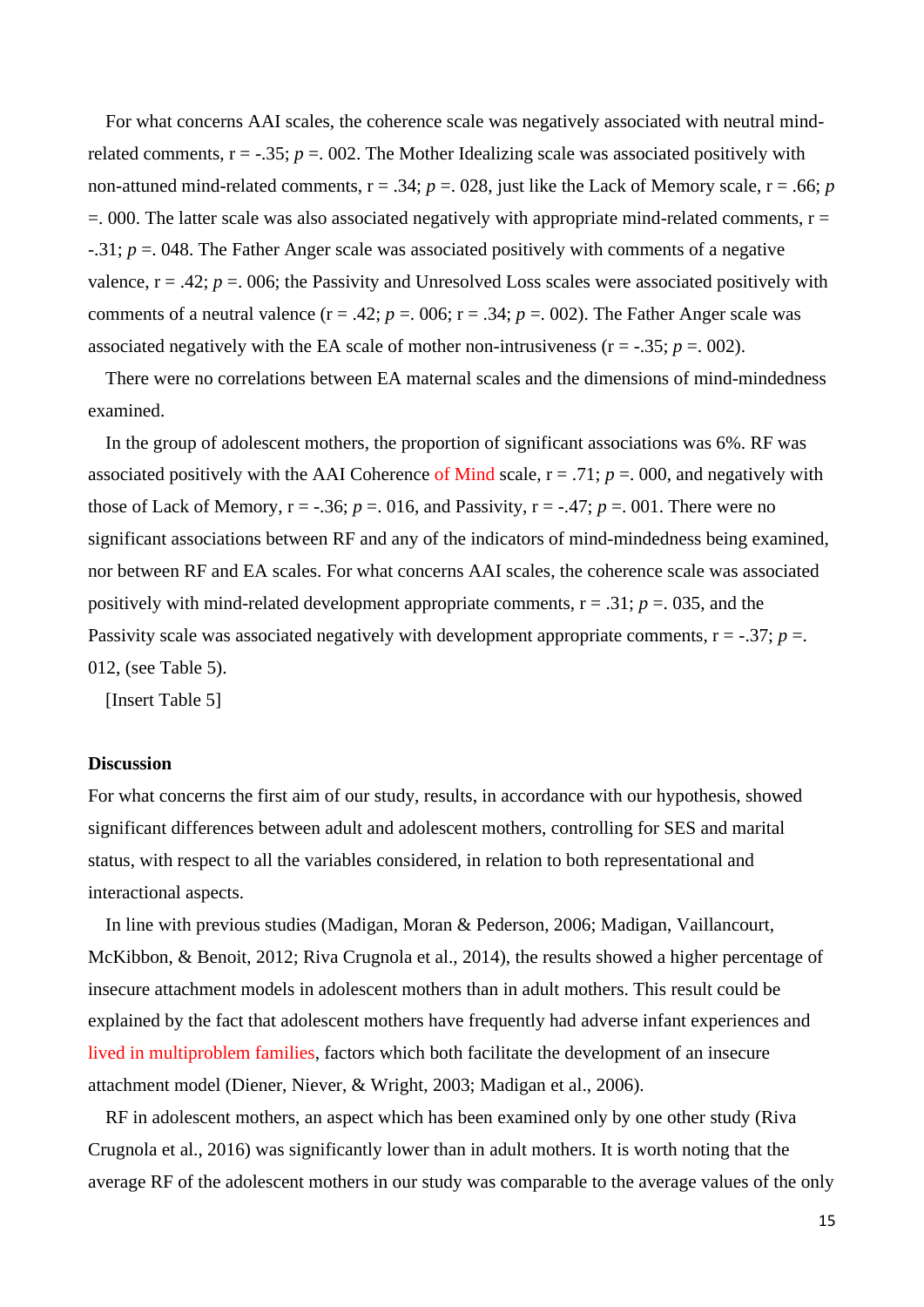two studies conducted with a community sample of adolescents. In the Borelli study (Borelli, Compare, Snavely, & Decio, 2014), the females had an average RF of 2.95, while in the Taubner study (Taubner, Zimmermann, Ramberg, & Schröder, 2016), in which females and males were considered together, the RF mean was 3.99. As has been shown, the low level of mentalization in adolescents can be considered normative, given the fact that cognitive development is still in progress and given the gap in that period between the earlier maturation of the limbic affective system and the later maturation of the pre-frontal cortex (Giedd, 2005; Rutherford, Booth, Luyten, Bridgett & Mayes, 2015).

Adolescent mothers seem less adequate than adult mothers also as regards mind-mindedness, with a higher number of non-attuned mind-related verbal comments, fewer appropriate comments and positive comments, confirming the findings of Demers (Demers et al., 2010). One result which has not emerged in other studies is the difference found with respect to development appropriate and development non-appropriate comments, with adolescent mothers making more development non-appropriate comments and fewer development appropriate comments than adult mothers. The results therefore highlight the difficulty experienced by adolescent mothers in interpreting the signals and activity of their infants, and also in understanding their level of development. This is demonstrated by the lower number of mind-related, appropriate and development appropriate comments they make compared to adult mothers. The results also highlight how adolescent mothers, commenting in a way which is non-attuned and not development appropriate, tend to misunderstand their infants' signals and activities, giving them an inappropriate meaning which is therefore potentially confusing for the infant.

Emotional availability in adolescent mothers (compared to adult mothers) was also less adequate, with less sensitive styles, less capacity to structure activity and more intrusive and hostile behavior. These results are in line with those of other studies (Berlin et al., 2002; Driscoll & Easterbrooks, 2007) which, however, only examined these variables in periods of development of the child subsequent to the one considered in our study.

Our study has therefore revealed a particularly interesting result. The relationship of adolescent mothers with their child is already less adequate in the first months than that of adult mothers on two levels - behavioral and representational.

As to our second exploratory aim, the study confirms, in line with other studies, the positive association between RF and the AAI Coherence of Mind scale in adult mothers, highlighting the presence, not shown previously, of the same association in adolescent mothers. The study also showed a negative association between RF and the AAI Unresolved Loss scale in adult mothers and a negative association between Lack of Memory and Passivity and RF for adolescent mothers.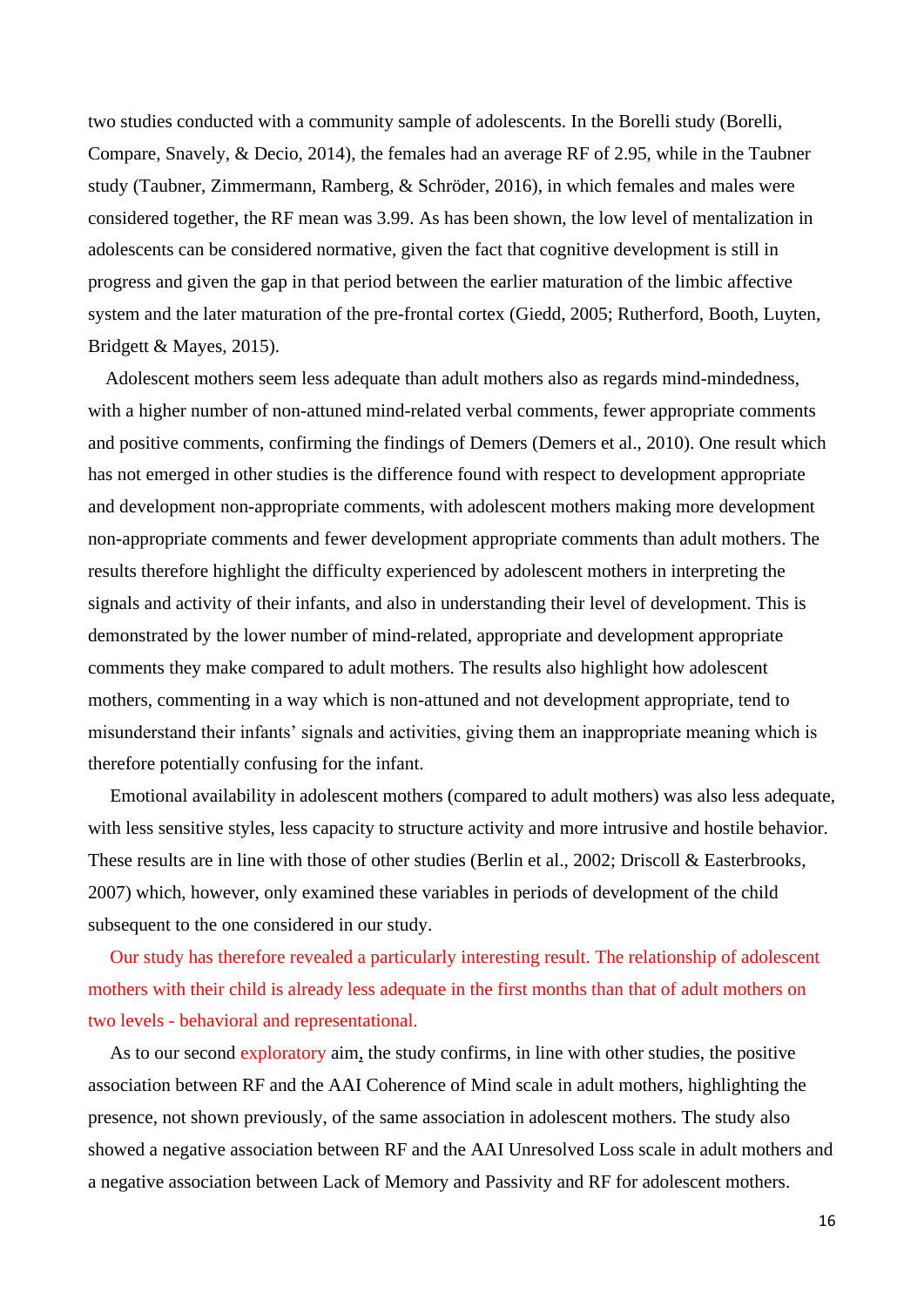These findings, which have not been shown before, strengthen the hypothesis (Jessee et al., 2016) that there are areas of overlap between RF and states of mind relating to attachment measured with AAI.

In adult mothers the study also showed an association between adult RF and sensitivity, an area which to our knowledge has not been examined before, other studies having highlighted the association between sensitivity and parental RF. The general capacity to reflect on one's own and others' mental states measured by AAI seems therefore to be linked to the capacity to read and respond adequately to an infant's communication signals, typical of parental sensitivity. It is important in this regard to note that the EA maternal sensitivity scale assesses specifically, following the indications of Biringen (Biringen, Derscheid, Vliegen, Closson, & Easterbrooks, 2014), the "emotional sensitivity" of the caregiver, understood as his/her capacity to appropriately read the child's emotional cues and to be receptive to the entire range of his emotions.

Results which are worthy of note are those concerning the associations in adult mothers between scales relating to attachment and the aspects of mind-mindedness examined. The Mother Idealizing and Lack of Memory scales, considerable indicators of dismissing attachment (Hesse, 2008) were associated with non-attuned mind-related comments. The minimizing and distancing of emotions, which is typical of dismissing attachment, seems to involve, on the part of mothers with high scores on those scales, specific difficulty in attuning themselves, shown by non-attuned comments, with the activity and communication of their infant. At the same time, the Father Anger scale, a considerable indicator of preoccupied attachment (Hesse, 2008), was associated with negative mind-related comments. The typical anger of this scale seems to involve, on the part of mothers with high scores on that scale, a tendency to negatively value the activity and signals of their infant. This scale was also negatively associated with the EA non-intrusiveness scale.

Unlike the adult mothers group, in the adolescent mothers group there were no significant associations between RF and sensitivity. This result is particularly interesting since it differentiates the community sample of adult mothers from the at-risk sample of adolescent mothers. We may hypothesize that the numerous risk factors accompanying early motherhood, such as lack of social support, absence of partner, living in multiproblem families and having adverse experiences during infancy, play a greater role than RF in influencing sensitivity. Another influencing factor could be the as yet uncompleted neurophysiological development of adolescent mothers, which may influence sensitivity. The low range of RF found in adolescent mothers may also have limited the analysis of the relationship between RF and sensitivity scores.

Furthermore, in adult mothers, just as in adolescent mothers, there was no association between sensitivity and indicators of mind-mindedness. This confirms a number of studies on adult mothers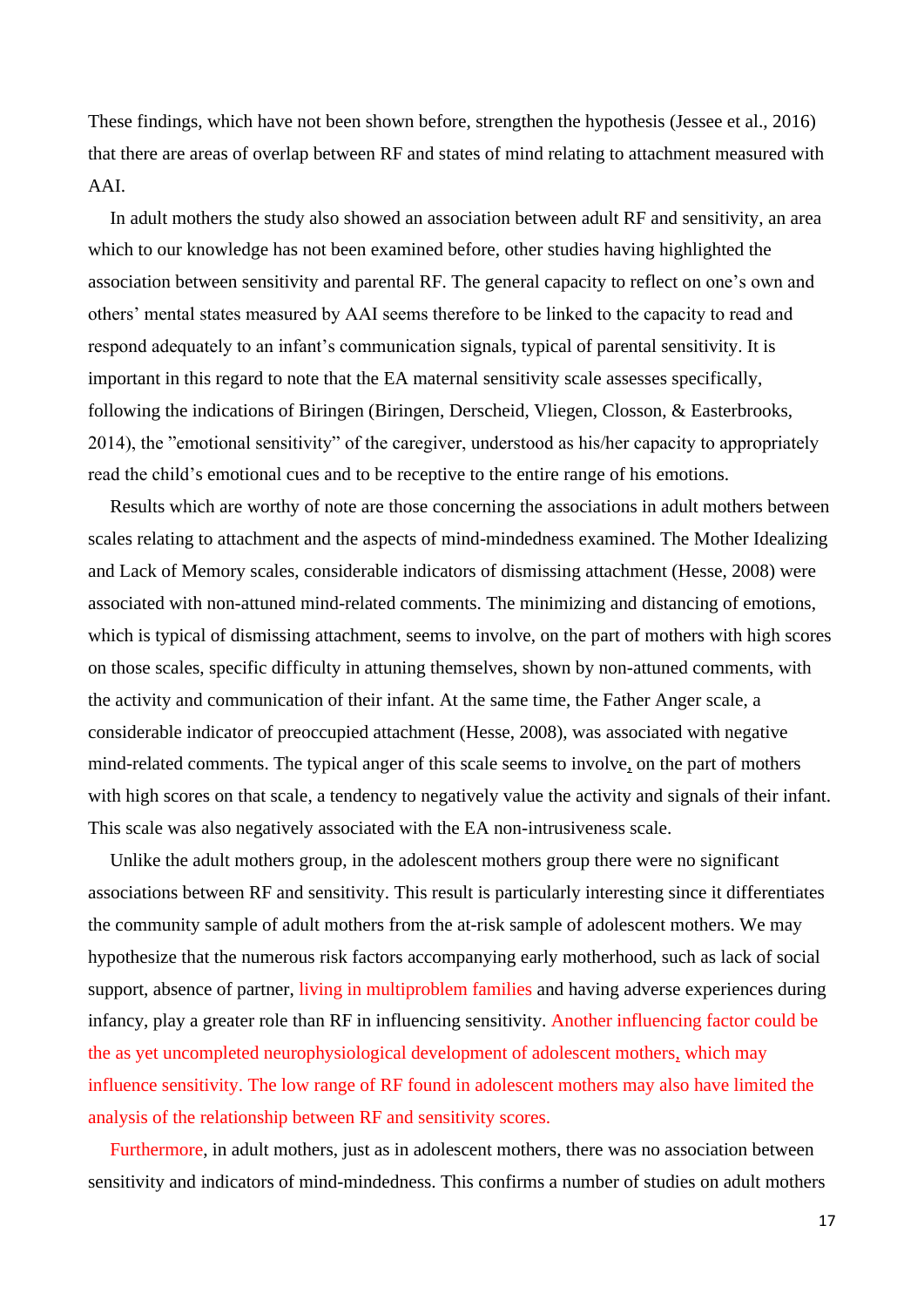(Camberis et al., 2015) and adolescent mothers (Demers et al., 2010), contradicting others which, however, have only examined adult mothers (Meins et al., 2001). Further investigation is therefore required. Moreover, in adolescent mothers no relationship was found between RF and mindmindedness, while in adult mothers there was an association between RF and positive comments but not between RF and appropriate and non-attuned mind-related comments. Previous studies, however, have found associations between RF and mind-mindedness, but they were examining parental RF. Only the Arnott and Meins study (2007) examined the relationship between adult RF and mind-mindedness, finding an association between RF and non-attuned mind-related comments.

With regard to these results, we must note that adult RF concerns a capacity for mentalization relating in general to attachment relationships. Therefore, we may hypothesize that adult RF in adult mothers is correlated with sensitivity measured with the EA scales, understood as the capacity to read the emotional signals of the infant, since both could be considered the expression of a more general competence of the mothers than is the case with mind-mindedness. Mind-mindedness, however, as Meins stressed (Meins, Fernyhough, & Harris-Waller, 2014) can be considered a construct which is dependent on the personal relationship of the mother with the infant rather than a trait-like quality. In particular, mind-mindedness assessed on the basis of the verbal comments of the mother about the signals and activity of the infant considered in the here and now of interaction could be influenced significantly by the interactive style and the activities undertaken by the infant himself. This is possibly the reason why mind-mindedness was not associated in our study with adult RF or with sensitivity assessed with the EA scales.

Lastly, it is important to note that all the results concerning the within-groups correlations between RF, MM and emotional availability are to be considered results which can be broadened with further studies, given the small number of participants in the two groups.

#### **Conclusions and future prospects**

To sum up, the study shows how adolescent mothers at an early stage of the development of the infant, seen as crucial for the formation of future attachment patterns (Beebe et al. 2010), have poor sensitivity and difficulty in understanding the infant's signals and in giving a meaning through verbal comments to his first activities and communication.

This inadequacy is an important risk factor for socio-emotional development and for psychopathological problems of the infant (Biringen et al., 2014). It is, in fact, well-known that poor maternal emotional availability in the first year of an infant's life is a predictor of insecure attachment on the part of the infant (Easterbrooks, Bureau, & Lyons-Ruth, 2012). In the same way, maternal intrusiveness towards the infant has been found to be predictive of subsequent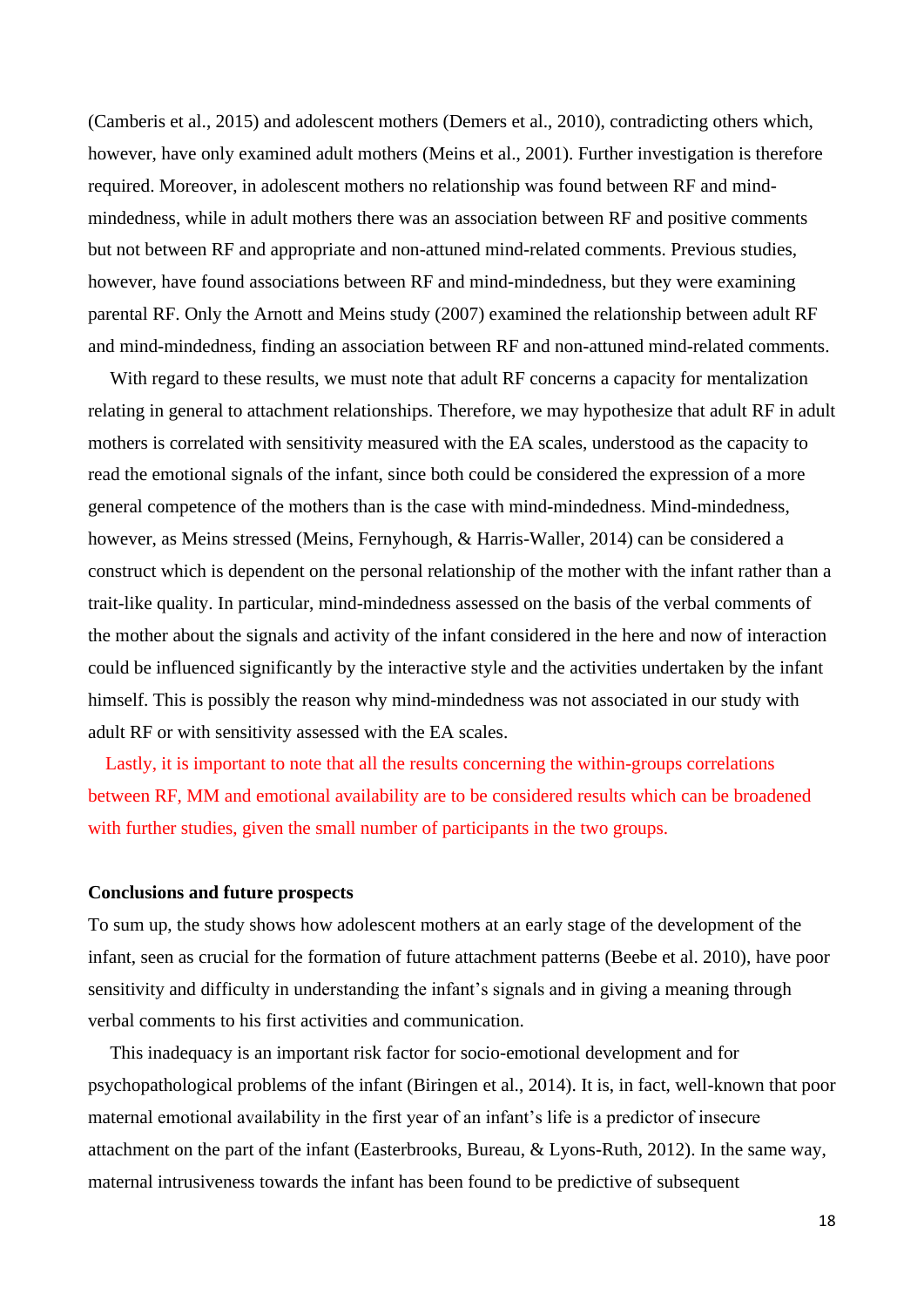externalizing problems (Mäntymaa, Puura, Luoma, Salmelin, & Tamminen, 2004). The early difficulties shown by adolescent mothers in structuring the activity of the infant may also be a risk factor for the infant's cognitive development (Baudry, Tarabulsy, Atkinson, Pearson, & St-Pierre, 2016).

The low level of RF found in adolescent mothers in our study could be considered a risk factor with respect to their low level of mind-mindedness and sensitivity. Data analysis did not, however, show a relationship in adolescent mothers between RF and MM, or between RF and sensitivity. As we stated above, it may be hypothesized that other risk factors frequently associated with early motherhood, such as being a single parent, having little social support and having adverse experiences in childhood, may result in the low level of sensitivity and mind-mindedness of adolescent mothers. Another influencing factor – as we have seen - could be the as yet uncompleted neurophysiological development of adolescent mothers. Future studies could usefully examine the impact of these factors on mind-mindedness and maternal sensitivity. Furthermore, since this is the first study to have jointly assessed adult RF, mind-mindedness and emotional availability in an atrisk group, it would, in further studies, be useful to examine whether the absence of association is specific to adolescent mothers and their infants or whether it may be found in other at-risk groups, as has been seen in studies on parental RF and sensitivity (Pajulo et al., 2012; Schechter et al., 2008).

However, the association in adult mothers between adult RF and sensitivity, but not between sensitivity and mind-mindedness and only marginally between RF and mind-mindedness, seems to indicate, as we stated above, that adult RF and sensitivity measure a more general maternal competence with respect to mind-mindedness, the latter being considered as more dependent on the activity and responsiveness of the infant.

Furthermore, the dimensional use of the AAI scales was particularly productive in our study, showing significant associations between states of mind with respect to attachment and indicators of mind-mindedness not found by studies based on the dichotomized analysis of maternal attachment.

Our study can provide some useful indications for preventive intervention for adult and adolescent mothers. On the one side, the data on adult mothers, having shown an association between low RF and poor sensitivity, suggest the importance of working in prevention programs intended for community mothers, based on a twofold aim of promoting maternal sensitivity and increasing maternal capacity for mentalization. On the other side, the lack of association between RF and sensitivity and between RF and mind-mindedness seen in the adolescent mothers which leads to the supposition that other factors are affecting their sensitivity and mind-mindedness, demonstrates the importance of intervention programs for adolescent mothers aimed at limiting the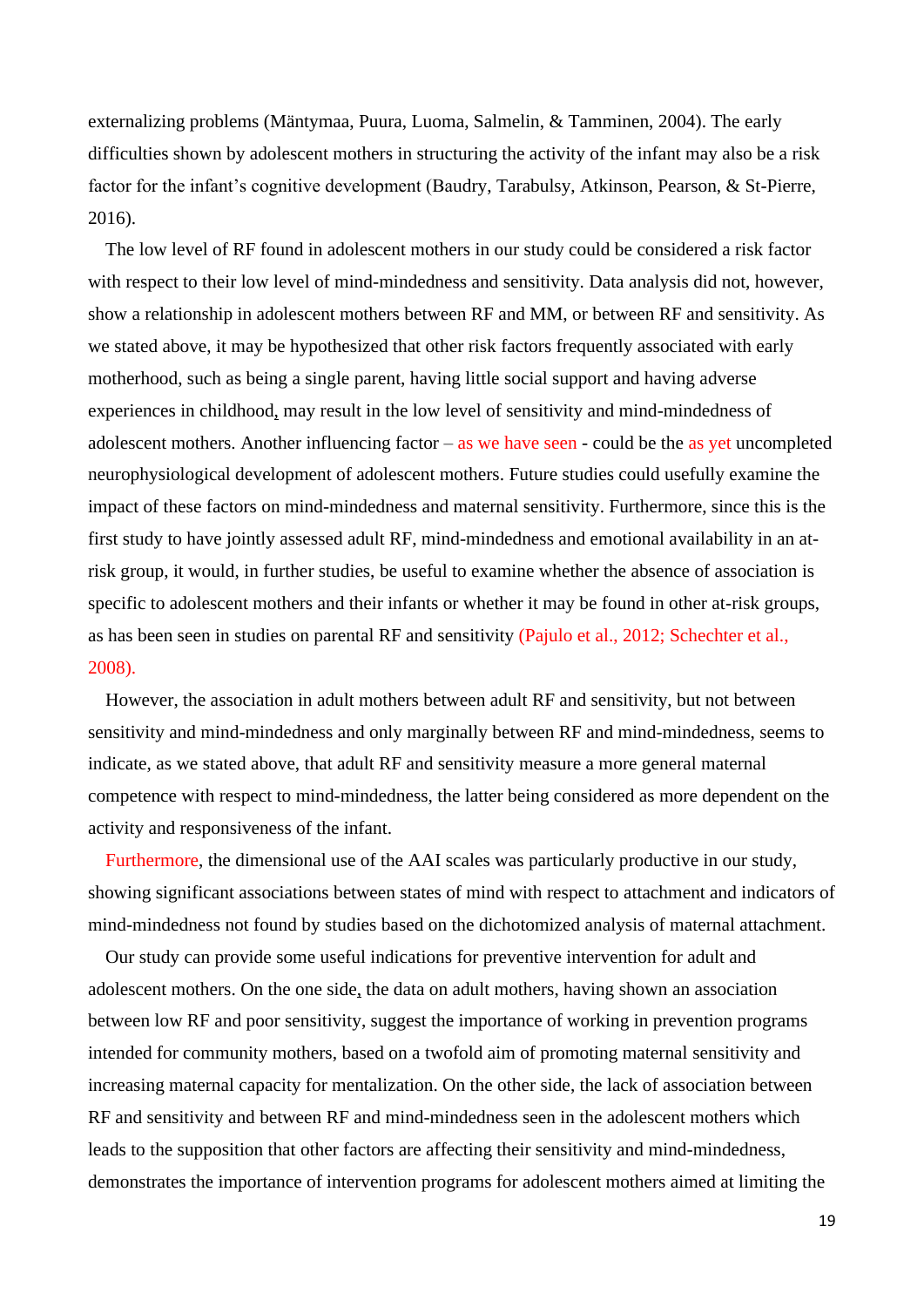effect of such factors, This could be done, for example, by improving social support networks and offering mothers the chance to take part in counselling sessions to help them in the transition from adolescence to adulthood.

Our study does, however, have a number of limits. First, the size of the sample could limit the possibility of generalizing the results, in particular, as we pointed out before, those concerning the within-groups correlations between the representational and behavioral variables. Furthermore a higher number of participants would allow the adolescent mothers to be divided into two groups on the basis of maternal age so that differences in RF, mind-mindedness and EA scales between teen mothers of 15-18 and young mothers of 19-21 could be examined. Secondly, all the measurements in the study were made concurrently at infant 3 months. For this reason, in the data analysis only the associations between the various variables could be considered. Therefore, hypotheses could not be formulated as to which variable predicted the other. Lastly, we did not investigate other aspects which potentially influence the variables examined, including those relating to the infant, such as temperamental characteristics and interactive skills, variables which it would be useful to examine in future studies.

## **ACKNOWLEDGMENTS**

We would like to thank Professor Carlo Lenti, former Head of the Infant Neuropsychiatric Unit of the San Paolo Hospital. We also would like to thank Professor Anna Maria Marconi, Head of the Obstetrics and Gynecology Unit of the San Paolo Hospital, and her colleague Dr. Cinzia Paolini for their partecipation to the project, and those people, other than the authors of this paper, who took part in it: Margherita Moioli, Simona Gazzotti, Laura Boati, Lorena Caiati, Elisabetta Costantino, Laura Morè, and Angela Silvano. We would like also to thank all the mothers who participated to our study.

This study was partly financed by the University of Milano-Bicocca (FAR 2008 Grant), the University of Milano-Bicocca, San Paolo Hospital of Milan, Fondazione Ambrosiana per la Vita and Fondazione Cariplo (2011-2013 Grant).

# **References**

- Arnott, B., & Meins, E. (2007). Links among antenatal attachment representations, postnatal mindmindedness, and infant attachment security: A preliminary study of mothers and fathers. *Bulletin of the Menninger Clinic*, *71*, 132–149. doi[:10.1521/bumc.2007.71.2.132](https://dx.doi.org/10.1521/bumc.2007.71.2.132)
- Bakermans-Kranenburg, M.J., & van IJzendoorn, M.H. (2009). The first 10,000 Adult Attachment Interviews: Distributions of adult attachment representations in clinical and non-clinical groups. *Attachment & Human Development*, *11*, 223–263. doi:10.1080/14616730902814762
- Baudry, C., Tarabulsy, G.M., Atkinson, L., Pearson, J., & St-Pierre, A. (2016). Intervention with adolescent mother–child dyads and cognitive development in early childhood: A meta-analysis. *Prevention Science*, *1*, 116–130. doi:10.1007/s11121-016-0731-7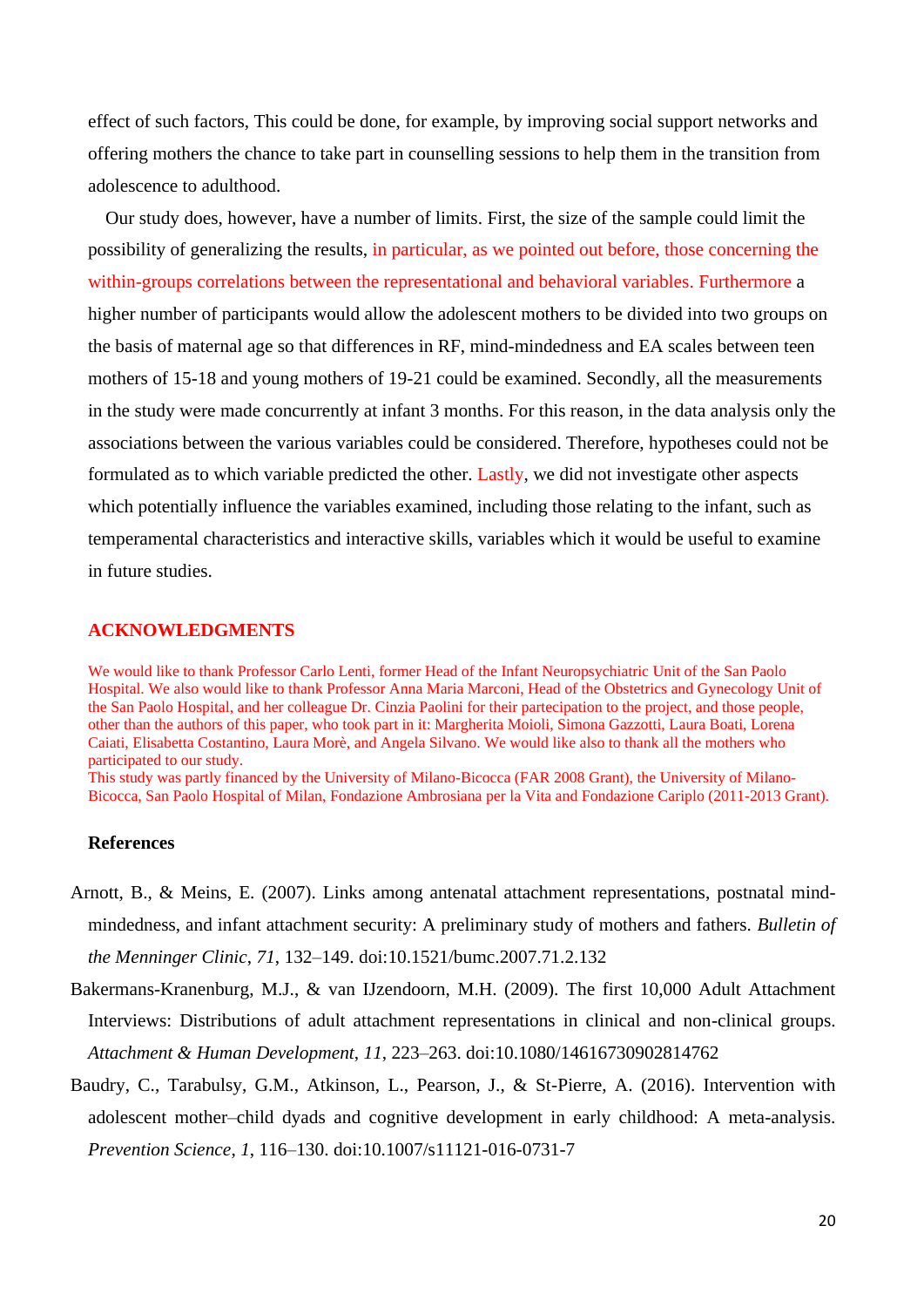- Beebe, B., Jaffe, J., Markese, S., Buck, K., Chen, H., Cohen, P., Bahrick, L., Andrews, H., & Feldstein, S. (2010). The origins of 12-month attachment: A microanalysis of 4-month mother-infant interaction. *Attachment & Human Development*, *12*, 3–141. doi:10.1080/14616730903338985.
- Berlin, L.J., Brady-Smith, C., & Brooks-Gunn, J. (2002). Links between childbearing age and observed maternal behaviors with 14-month-olds in Early Head Start Research and Evaluation Project. *Infant Mental Health Journal*, *23*, 104–129. doi:10.1002/imhj.10007
- Biringen, Z. (2008). *Emotional availability scales. IV edition*. Unpublished manual.
- Biringen, Z., Brown, D., Donaldson, L., Green, S., Krcmarik, S., & Lovas, G. (2000). Adult attachment interview: Linkages with dimensions of emotional availability for mothers and their prekindergarteners. *Attachment & Human Development, 2*, 188–202. doi:10.1080/14616730050085554
- Biringen, Z., Derscheid, D., Vliegen, N., Closson, L., & Easterbrooks, M.A. (2014). Emotional availability (EA): Theoretical background, empirical research using the EA Scales, and clinical applications. *Developmental Review*, *34*, 114–167. doi:10.1016/j.dr.2014.01.002
- Borelli J.L., Compare A., Snavely J.E., & Decio V. (2014). Reflective functioning moderates the association between perceptions of parental neglect and attachment in adolescence. *Psychoanalytic Psychology, 32*, 23–35. doi:10.1037/a0037858
- Camberis, A.L., McMahon, C.A., Gibson, F.L., & Boivin, J. (2015). Maternal age, psychological maturity, parenting cognitions, and mother-infant interaction. *Infancy*, *21*, 396–422. doi:10.1111/infa.12116
- Cassibba, R., Sette, G., Bakermans-Kranenburg, M.J., & van IJzendoorn, M.H. (2013). Attachment the Italian way. *European Psychologist, 18*, 47–58. doi:10.1027/1016-9040/a000128
- Demers, I., Bernier, A., Tarabulsy, G.M., & Provost, M.A. (2010). Mind-mindedness in adult and adolescent mothers: Relations to maternal sensitivity and infant attachment. *International Journal of Behavioral Development*, *34*, 529–537. doi:10.1177/0165025410365802
- Dennett, D. (1987). *The Intentional Stance*. Cambridge, MA: MIT Press
- Diener, M., Nievar, M.A., & Wright, C. (2003). Attachment security among mothers and their young children living in poverty: Associations with maternal, child, and contextual characteristics. *Merrill-Palmer Quarterly, 49*, 254–282. doi:10.1353/mpq.2003.0007
- Driscoll, J.R., & Easterbrooks, M.A. (2007). Young mothers' play with their toddlers: Individual variability as a function of psychosocial factors. *Infant & Child Development*, *16*, 649–670. doi:10.1002/icd.515
- Easterbrooks, M.A., Bureau, J.F., & Lyons-Ruth, K. (2012). Developmental correlates and predictors of emotional availability in mother–child interaction: A longitudinal study from infancy to middle childhood. *Development and Psychopathology*, *24*, 65–78. doi:10.1017/S0954579411000666.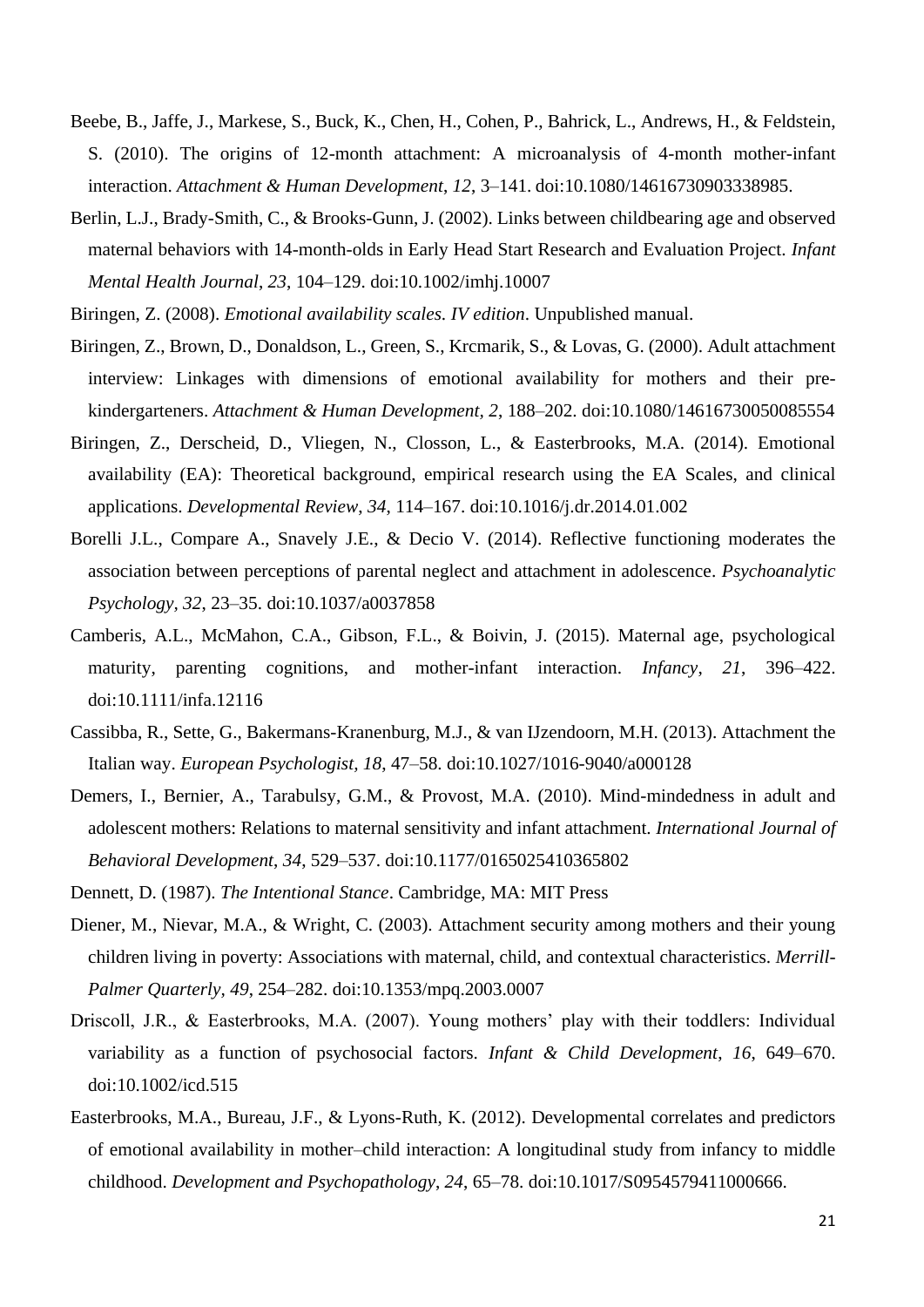- Easterbrooks, M.A., Chaudhuri, J.H., & Gestsdottir, S. (2005). Patterns of emotional availability among young mothers and their infants: A dyadic, contextual analysis. *Infant Mental Health Journal*, *26*, 309–326. Doi:10.1002/imhj.20057
- Easterbrooks, M. A., Chaudhuri, J. H., Bartlett, J. D., & Copeman, A. (2011). Resilience in parenting among young mothers: Family and ecological risks and opportunities. *Children and Youth Services Review, 33*, 42–50. doi: [10.1016/j.childyouth.2010.08.010](https://doi.org/10.1016/j.childyouth.2010.08.010)
- Farrow, C., & Blissett, J. (2014). Maternal mind-mindedness during infancy, general parenting sensitivity and observed child feeding behavior: A longitudinal study. *Attachment & Human Development, 16*, 230–241. doi: 10.1080/14616734.2014.898158
- Feldman, R. (2003). Infant–mother and infant–father synchrony: The coregulation of positive arousal. *Infant Mental Health Journal, 24*, 1–23. doi:10.1002/imhj.10041
- Fonagy, P., & Allison, E. (2012). What is mentalization? The concept and its foundations in developmental research. In N. Midgley, & I. Vrouva, (eds.), *Mentalization-based interventions with children, young people and their families* (pp. 11-34). Hove: Routledge.
- Fonagy, P., & Allison, E. (2014). The role of mentalizing and epistemic trust in the therapeutic relationship. *Psychotherapy*, *51*, 372–380. doi:10.1037/a0036505
- Fonagy, P., Gergely, G., Jurist, E.J., & Target, M. (2002). *Affect regulation, mentalization and the development of the self*. New York, US: Other Press.
- Fonagy, P., Steele, M., Steele, H., Higgitt, A., & Target, M. (1994). The Emanuel Miller Memorial Lecture 1992. The theory and practice of resilience. *Journal of Child Psychology and Psychiatry*, *35*, 231–257. doi:10.1111/j.1469-7610.1994.tb01160.x
- Fonagy, P., Steele, M., Steele, H., Moran, G.S., & Higgitt, A.C. (1991). The capacity for understanding mental states: The reflective self in parent and child and its significance for security of attachment. *Infant Mental Health Journal*, *12*, 201–218. doi:10.1002/1097-0355(199123)12:3<201::AID-IMHJ2280120307>3.0.CO;2-7
- Fonagy, P., Target, M., Steele, H., & Steele, M. (1998). *Reflective-functioning manual, version 5.0, for application to adult attachment interview*s. London: University College London.
- George, C., Kaplan, M., & Main, M. (1985). *Adult Attachment Interview*. Unpublished manual, University of California, Berkeley.
- Giedd, J.N. (2008). The teen brain: Insights from neuroimaging. *Journal of Adolescent Health, 42*, 335– 343. doi:10.1016/j.jadohealth.2008.01.007
- Hesse, E. (2008). The Adult Attachment Interview: Protocol, method of analysis, and empirical studies. In J. Cassidy & P. Shaver (Eds.), *Handbook of attachment* (2nd ed., pp. 552–598). New York, NY: Guilford.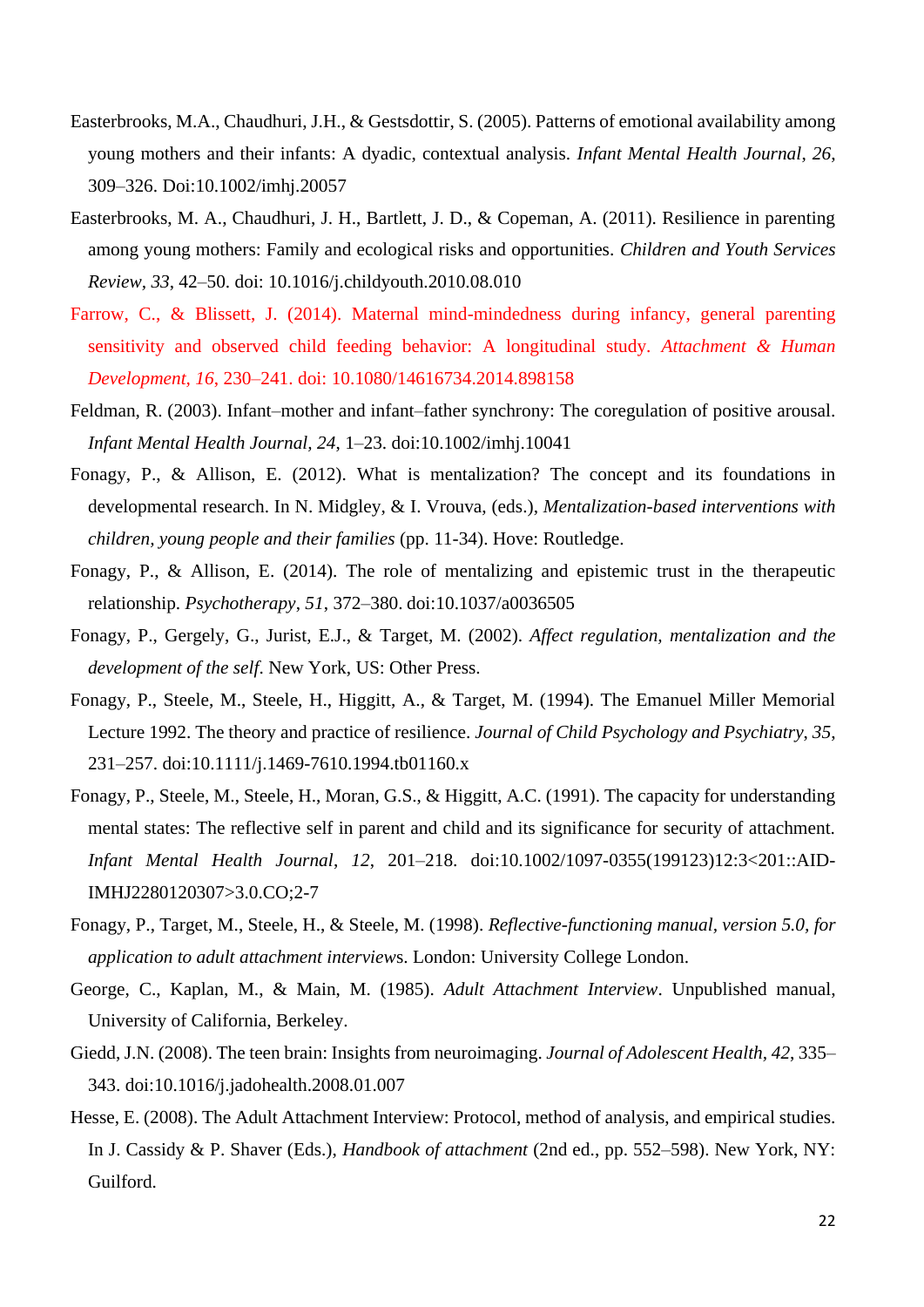- Hollingshead, A.A. (1975). *Four-factor index of social status*. Unpublished manual. New Haven, CT: Yale University.
- Ierardi, E., Gazzotti, S., Albizzati, A., & Riva Crugnola, C. (In press). Emotional availability and maternal attachment in adolescent mother-infant dyads and adult mother-infant dyads in the interactions at 3 months. [Disponibilità emotiva e attaccamento materno in diadi con madri adolescenti e diadi con madri adulte nelle interazioni a 3 mesi]. *Psicologia Clinica dello Sviluppo*.
- Katznelson, H. (2014). Reflective functioning: A review. *Clinical Psychology Review*, *34*, 107–117. doi:10.1016/j.cpr.2013.12.003
- Krpan, K.M., Coombs, R., Zinga, D., Steiner, M., & Fleming, A.S. (2005). Experiential and hormonal correlates of maternal behavior in teen and adult mothers. *Hormones & Behavior, 47*, 112–122. doi:10.1016/j.yhbeh.2004.08.006
- [Jessee, A.](https://www.ncbi.nlm.nih.gov/pubmed/?term=Jessee%20A%5BAuthor%5D&cauthor=true&cauthor_uid=26754258), [Mangelsdorf, S.C.](https://www.ncbi.nlm.nih.gov/pubmed/?term=Mangelsdorf%20SC%5BAuthor%5D&cauthor=true&cauthor_uid=26754258), [Wong, M.S.](https://www.ncbi.nlm.nih.gov/pubmed/?term=Wong%20MS%5BAuthor%5D&cauthor=true&cauthor_uid=26754258), [Schoppe-Sullivan, S.J.](https://www.ncbi.nlm.nih.gov/pubmed/?term=Schoppe-Sullivan%20SJ%5BAuthor%5D&cauthor=true&cauthor_uid=26754258), [Brown, G.L.](https://www.ncbi.nlm.nih.gov/pubmed/?term=Brown%20GL%5BAuthor%5D&cauthor=true&cauthor_uid=26754258) (2016). Structure of reflective functioning and adult attachment scales: Overlap and distinctions. *Attachment & Humand Development, 18*, 176–187. doi:10.1080/14616734.2015.1132240
- Madigan, S., Moran, G., & Pederson, D.R. (2006). Unresolved states of mind, disorganized attachment relationships, and disrupted interactions of adolescent mothers and their infants. *Developmental Psychology*, *42*, 293–304. doi:10.1037/0012-1649.42.2.293
- Madigan, S., Vaillancourt, K., McKibbon, A., & Benoit, D. (2012). The reporting of maltreatment experiences during the Adult Attachment Interview in a sample of pregnant adolescents. *Attachment & Human Development, 14*, 119–143. doi:10.1080/14616734.2012.661230
- Main, M., & Goldwyn, R. (1994–1998). *Adult attachment scoring and classification system*. Unpublished scoring manual, Department of Psychology, University of California, Berkeley.
- Main, M., Goldwyn, R., & Hesse, E. (2002). *Adult attachment scoring and classification systems (Version 7.1)*. Unpublished manuscript, University of California at Berkeley.
- Mäntymaa, M., Puura, K., Luoma, I., Salmelin, R.K., & Tamminen, T. (2004). Early mother–infant interaction, parental mental health and symptoms of behavioral and emotional problems in toddlers. *Infant Behavior & Development*, *27*, 134–149. doi:10.1016/j.infbeh.2003.09.006
- Meins, E. (1997). Security of attachment and maternal tutoring strategies: Interaction within the zone of proximal development. *British Journal of Developmental Psychology*, *15*, 129–144. doi:10.1111/j.2044-835X.1997.tb00730.x
- Meins, E. (2013a). *Security of attachment and the social development of cognition*. Hove and New York: Psychology press.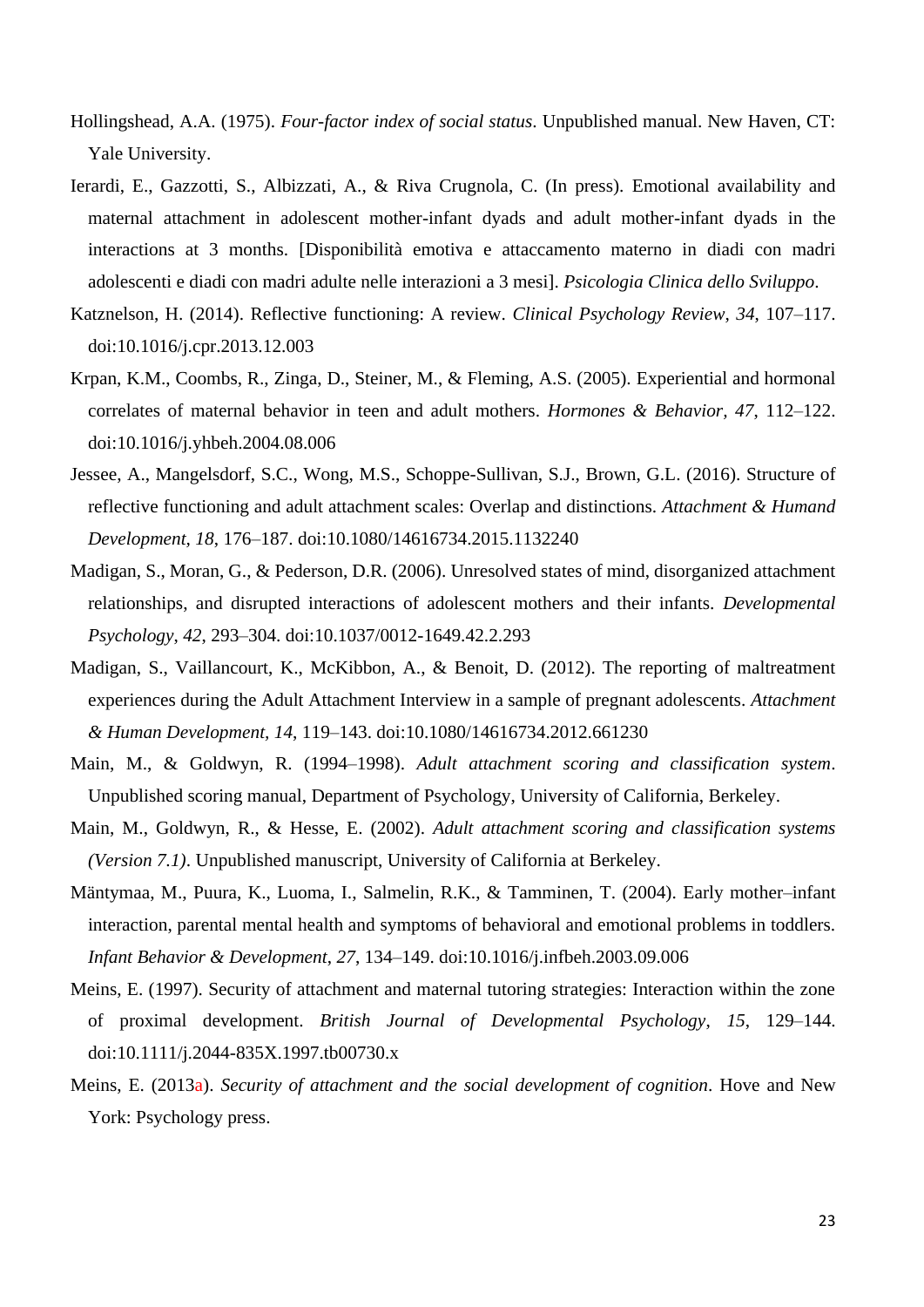- Meins, E. (2013b). Sensitive attunement to infants' internal states: Operationalizing the construct of mind-mindedness. *Attachment & Human Development, 15*, 524–544, doi: 10.1080/14616734.2013.830388
- Meins, E., & Fernyhough, C. (2010). *Mind-mindedness coding manual, Version 2.0*. Unpublished manuscript. Durham University, Durham, UK.
- Meins, E., Fernyhough, C., de Rosnay, M., Arnott, B., Leekam, S.R., & Turner, M. (2012). Mindmindedness as a multidimensional construct: Appropriate and nonattuned mind‐related comments independently predict infant-mother attachment in a socially diverse sample. *Infancy*, *17*, 393–415. doi:10.1111/j.1532-7078.2011.00087.x
- Meins, E., Fernyhough, C., Fradley, E., & Tuckey, M. (2001). Rethinking maternal sensitivity: Mothers' comments on infants' mental processes predict security of attachment at 12 months. *Journal of Child Psychology and Psychiatry*, *42*, 637–648. doi:10.1017/S0021963001007302
- Meins, E., Fernyhough, C., & Harris-Waller, J. (2014). Is mind-mindedness trait-like or a quality of close relationships? Evidence from descriptions of significant others, famous people, and works of art. *Cognition*, *130*, 417–427. doi:10.1016/j.cognition.2013.11.009
- Milligan, K., Khoury, J.E., Benoit, D., & Atkinson, L. (2015). Maternal attachment and mindmindedness: the role of emotional specificity. *Attachment & Human Development*, *17*, 302–318. doi:10.1080/14616734.2014.996573
- Pajulo, M., Pyykkönen, N., Kalland, M., Sinkkonen, J., Helenius, H., Punamäki, R.L., & Suchman, N. (2012). Substance‐abusing mothers in residential treatment with their babies: Importance of pre‐and postnatal maternal reflective functioning. *Infant Mental Health Journal*, *33*, 70–81. doi:10.1002/imhj.20342
- Pawlby, S., Fernyhough, C., Meins, E., Pariante, C.M., Seneviratne, G., & Bentall, R.P. (2010). Mindmindedness and maternal responsiveness in infant–mother interactions in mothers with severe mental illness. *Psychological Medicine*, *40*, 1861–1869. doi:10.1017/S0033291709992340
- Pederson, D.R., Gleason, K.E., Moran, G., & Bento, S. (1998). Maternal attachment representations, maternal sensitivity and the infant–mother attachment relationship. *Developmental Psychology, 34*, 925–933. doi:10.1037/0012-1649.34.5.925
- Pomerleau, A., Scuccimarri, C., & Malcuit, G. (2003). Mother-infant behavioural interactions in teenage and adult mothers during the first six months postpartum: Relations with infant development. *Infant Mental Health Journal*, *24*, 495–509. doi:10.1002/imhj.10073
- Riva Crugnola, C., Gazzotti, S., Spinelli, M., Ierardi, E., Caprin, C., & Albizzati, A. (2013). Maternal attachment influences mother-infant styles of regulation and play with objects at nine months. *Attachment & Human Development*, *15*, 107–131. doi:10.1080/14616734.2013.745712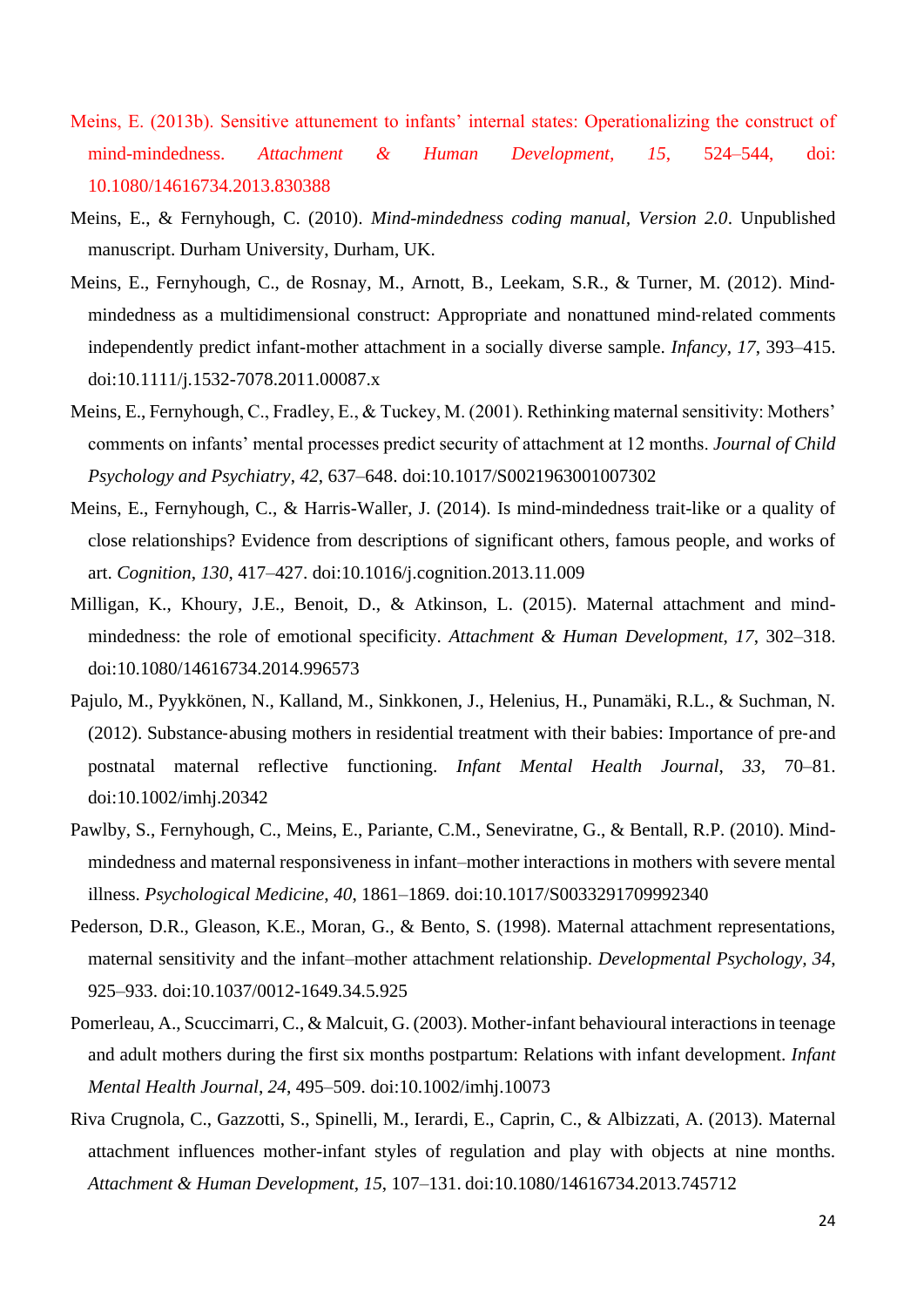- Riva Crugnola, C., Ierardi, E., Albizzati, A., & Downing, G. (2016). Effectiveness of an attachmentbased intervention program in promoting emotion regulation and attachment in adolescent mothers and their infants: A pilot study. *Frontiers in Psychology*, *7,* 195. doi: [10.3389/fpsyg.2016.00195](https://dx.doi.org/10.3389%2Ffpsyg.2016.00195)
- Riva Crugnola, C., Ierardi, E., Albizzati, A., & Downing, G. (in press). Promoting responsiveness, emotion regulation, and attachment in young mothers and infants: An implementation of video intervention therapy and psychological support. In H. Steele, & M. Steele, *Handbook of attachmentbased interventions*. New York: Guilford Press.
- Riva Crugnola, C., Ierardi, E., Gazzotti, S., & Albizzati, A. (2014). Motherhood in adolescent mothers, maternal attachment, mother-infant styles of interaction and emotion regulation at three months. *Infant Behavior & Development*, *37*, 44–56. doi:10.1016/j.infbeh.2013.12.011
- Roisman, G.I., Fraley, R.C., & Belsky, J. (2007). A taxometric study of the Adult Attachment Interview. *Developmental Psychology, 43*, 675–686. doi[:10.1037/0012-1649.43.3.675](https://dx.doi.org/10.1037/0012-1649.43.3.675)
- Rosenblum, K.L., McDonough, S.C., Sameroff, A.J., & Muzik, M. (2008). Reflection in thought and action: Maternal parenting reflectivity predicts mind-minded comments and interactive behavior. *Parenting Reflectivity*, *29*, 362–374. doi: 10.1002/imhj.20184
- Rossi, G. (1994). The evalutation of SES in two Italian cultural contexts [La rilevazione del SES in due contesti culturali italiani]. Poster presented at "*Lo stile dell'interazione madre-bambino in differenti contesti culturali italiani*", October 14th , Università degli studi della Basilicata, Potenza, Italy.
- Rutherford, H.J., Booth, C.R., Luyten, P., Bridgett, D.J., & Mayes, L.C. (2015). Investigating the association between parental reflective functioning and distress tolerance in motherhood. *Infant Behavior & Development*, *40*, 54–63. doi[:10.1016/j.infbeh.2015.04.005](https://dx.doi.org/10.1016%2Fj.infbeh.2015.04.005)
- Ryan-Krause, P., Meadows-Oliver, M., Sadler, L.S., & Swartz, M. (2009). Developmental status of children of teen mothers: Contrasting objective assessments with maternal reports. *Journal of Pediatric Health Care*, *23*, 303–309. doi:10.1016/j.pedhc.2008.09.001
- Sadler, L.S., Novick, G., & Meadows-Oliver, M. (2016). "Having a baby changes everything" reflective functioning in pregnant adolescents. *Journal of Pediatric Nursing*, *31*, e219–e231. doi:10.1016/j.pedn.2015.11.011
- Sadler, L.S., Slade, A., Close, N., Webb, D.L., Simpson, T., Fennie, K., & Mayes, L.C. (2013). Minding the Baby: Enhancing reflectiveness to improve early health and relationship outcomes in an interdisciplinary home-visiting program. *Infant Mental Health Journal*, *34*, 391–405. doi:10.1002/imhj.21406
- Schechter, D.S., Coates, S. W., Kaminer, T., Coots, T., Zeanah Jr, C.H., Davies, M., Schonfeld, I.S., Marshall, R.D., Liebowitz, M.R., Trabka, K.A., McCaw, J.E., & McCaw, J.E. (2008). Distorted maternal mental representations and atypical behavior in a clinical sample of violence-exposed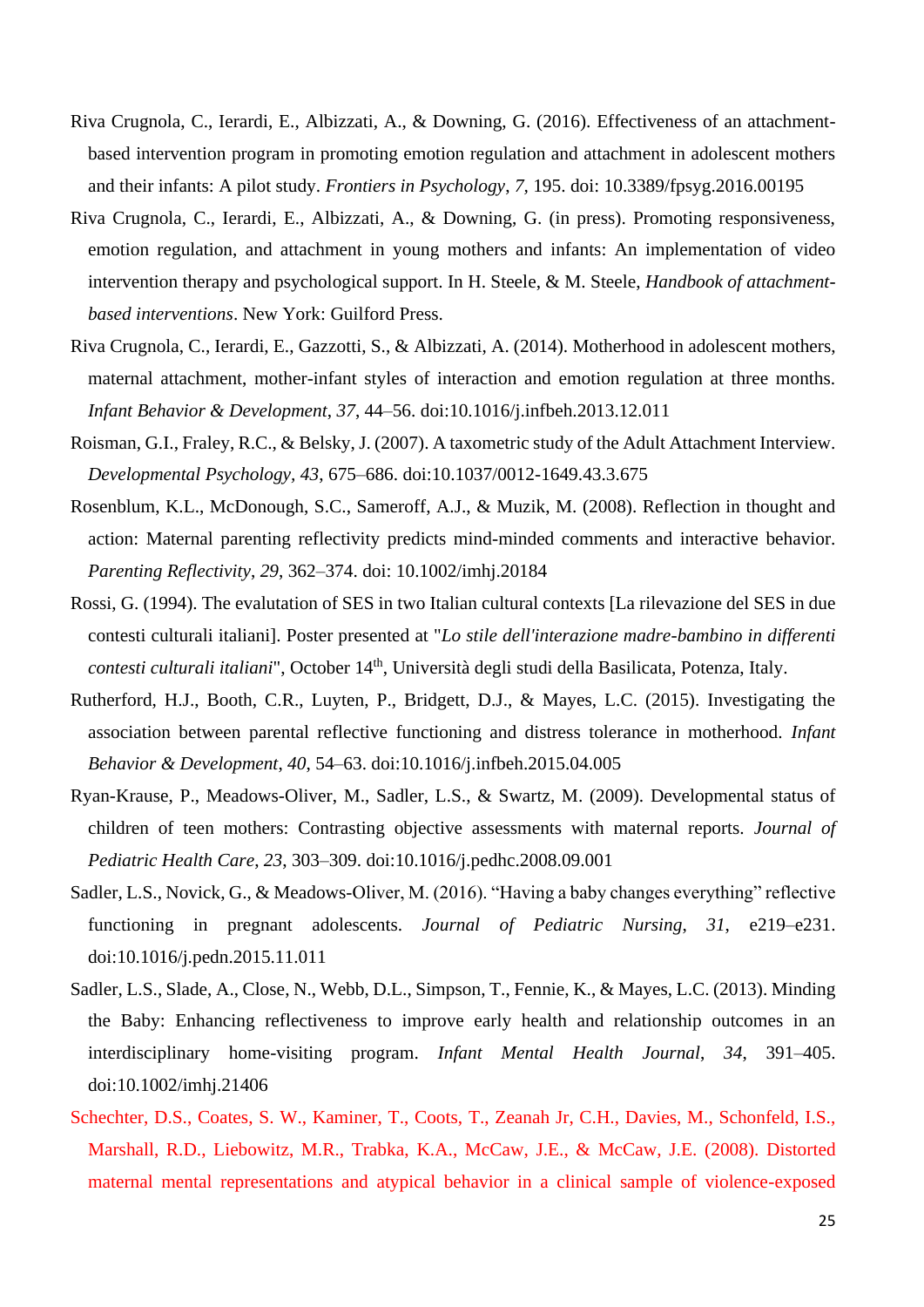mothers and their toddlers. *Journal of Trauma & Dissociation, 9*, 123–147. doi: [10.1080/15299730802045666](https://dx.doi.org/10.1080%2F15299730802045666)

- Sharp, C., & Fonagy, P. (2008). The parent's capacity to treat the child as a psychological agent: Constructs, measures and implications for developmental psychopathology. *Social Development*, *17*, 737–754. doi:10.1111/j.1467-9507.2007.00457.x
- Slade, A. (2005). Parental reflective functioning: An introduction. *Attachment & Human Development*, *7*, 269–281. doi:10.1080/14616730500245906
- Slade, A., Aber, J.L., Bresgi, I., Berger, B., & Kaplan, M. (2004). *The Parent Development Interview Revised*. Unpublished manual. New York: City University of New York.
- Stacks, A.M., Muzik, M., Wong, K., Beeghly, M., Huth-Bocks, A., Irwin, J.L., & Rosenblum, K.L. (2014). Maternal reflective functioning among mothers with childhood maltreatment histories: Links to sensitive parenting and infant attachment security. *Attachment & Human Development*, *16*, 515– 533. doi:10.1080/14616734.2014.935452
- Suchman, N.E., DeCoste, C., Leigh, D., & Borelli, J. (2010). Reflective functioning in mothers with drug use disorders: Implications for dyadic interactions with infants and toddlers. *Attachment & Human Development*, *12*, 567–585. doi:10.1080/14616734.2010.501988
- Taubner, S., Zimmermann, L., Ramberg, A., & Schröder, P. (2016). Mentalization mediates the relationship between early maltreatment and potential for violence in adolescence. *Psychopathology, 49*, 236–246. doi:10.1159/000448053
- Whipple, N., Bernier, A., & Mageau, G.A. (2011). A dimensional approach to maternal attachment state of mind: Relations to maternal sensitivity and maternal autonomy support. *Developmental Psychology, 47*, 396–403. doi:10.1037/a0021310
- Zeanah, C.H., Benoit, D., & Barton, M. (1995). *Working model of the child interview*. Unpublished manuscript, Brown University, RI.

**Table 1**. Socio-demographic characteristics.

|                             | Adolescent mother-<br>infant dyads $(N = 44)$ | Adult mother-infant<br>dyads $(N = 41)$ | p    |
|-----------------------------|-----------------------------------------------|-----------------------------------------|------|
| <b>Mothers</b>              |                                               |                                         |      |
| <i>Age</i> Mean (DS; range) | 18.73 (1.67; 15-21)                           | 32.02 (3.67; 25-40)                     |      |
| Marital status              |                                               |                                         |      |
| Single                      | $26(60\%)$                                    | $\theta$                                |      |
| Living with partner         | 7(15%)                                        | 3(7%)                                   | .000 |
| Married                     | 11(25%)                                       | 38(93%)                                 |      |
| Socio-economic level        |                                               |                                         |      |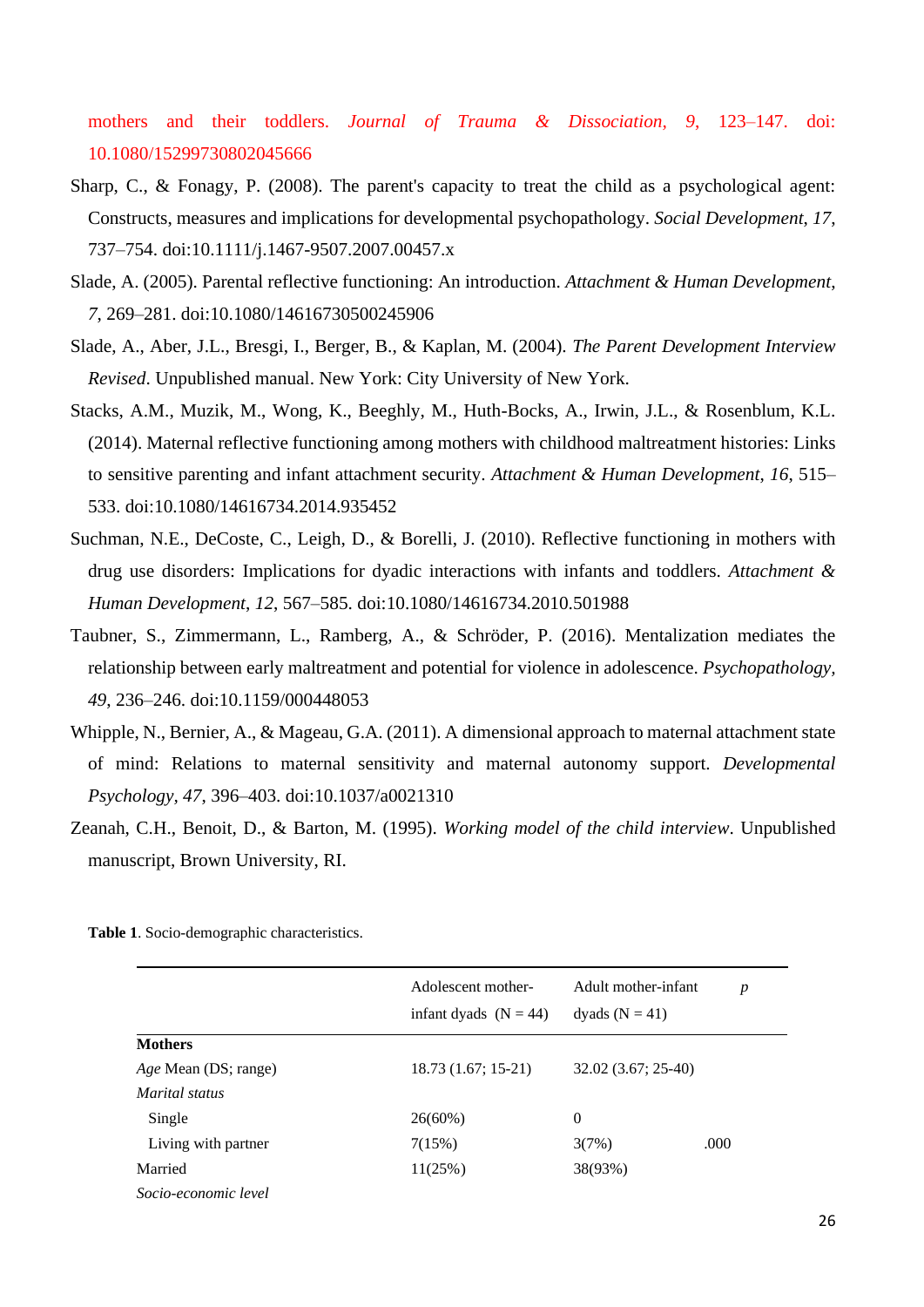| Low                   | 32(72%)     | 2(4%)        |      |
|-----------------------|-------------|--------------|------|
| Medium                | 12(28%)     | 30(74%)      |      |
| High                  | $\theta$    | 9(22%)       |      |
| Educational level     |             |              |      |
| Elementary            | $1(2\%)$    | $\mathbf{0}$ |      |
| Junior high school    | 35(80%)     | 5(12%)       |      |
| High school diploma   | 8(18%)      | 19(46%)      |      |
| Degree                | $\theta$    | 17(42%)      |      |
| Primiparea            | 44(100%)    | 36(87%)      |      |
| SES Media (DS)        | 20.44(4.67) | 34.17(10.05) | .000 |
| <b>Infant</b>         |             |              |      |
| Sex                   |             |              |      |
| Female                | 26(59%)     | 18(44%)      | ns   |
| Male                  | $18(41\%)$  | 23(56%)      |      |
| Gender and AAI models |             |              | ns   |
| Gender and EA scales  |             |              | ns   |
| Gender and RF         |             |              | ns   |

Note. Number of subjects (N), standard deviation (SD), not significant (ns).

# **Table 2.** Preliminary analysis.

|                                                                  | Adolescent<br>$(n=44)$ | Adult<br>$(n=41)$ |
|------------------------------------------------------------------|------------------------|-------------------|
|                                                                  | M                      | М                 |
| Mind related total comments                                      | 4.82(1.14)             | 10.26(1.20)       |
| Appropriate Mind-related comments $(\%)$                         | 33%                    | 94%               |
| Non-attunedMind-related comments $(\%)$                          | 67%                    | 6%                |
| Mind-related appropriate for infant developmental level $(\%)$   | 51%                    | 82%               |
| Mind-related inappropriate for infant developmental level $(\%)$ | 49%                    | 18%               |
| Neutral valence $(\% )$                                          | 79.4%                  | 57.8%             |
| Negative valence $(\%)$                                          | 5.6%                   | 1.2%              |
| Positive valence $(\%)$                                          | 15%                    | 41%               |

*Note*. Number of subjects (N), mean (M).

| <b>Table 3.</b> Mean and standard deviations of adolescent and adult mothers on maternal EAS. |  |
|-----------------------------------------------------------------------------------------------|--|
|-----------------------------------------------------------------------------------------------|--|

|                    | Adolescent |           |          | Adult     |  |  |  |
|--------------------|------------|-----------|----------|-----------|--|--|--|
|                    | $(n=44)$   |           | $(n=41)$ |           |  |  |  |
|                    | М          | <b>SD</b> | М        | <b>SD</b> |  |  |  |
| Sensitivity        | 3.78       | 1.14      | 5.36     | .93       |  |  |  |
| <b>Structuring</b> | 3.65       | 1.22      | 5.06     | .98       |  |  |  |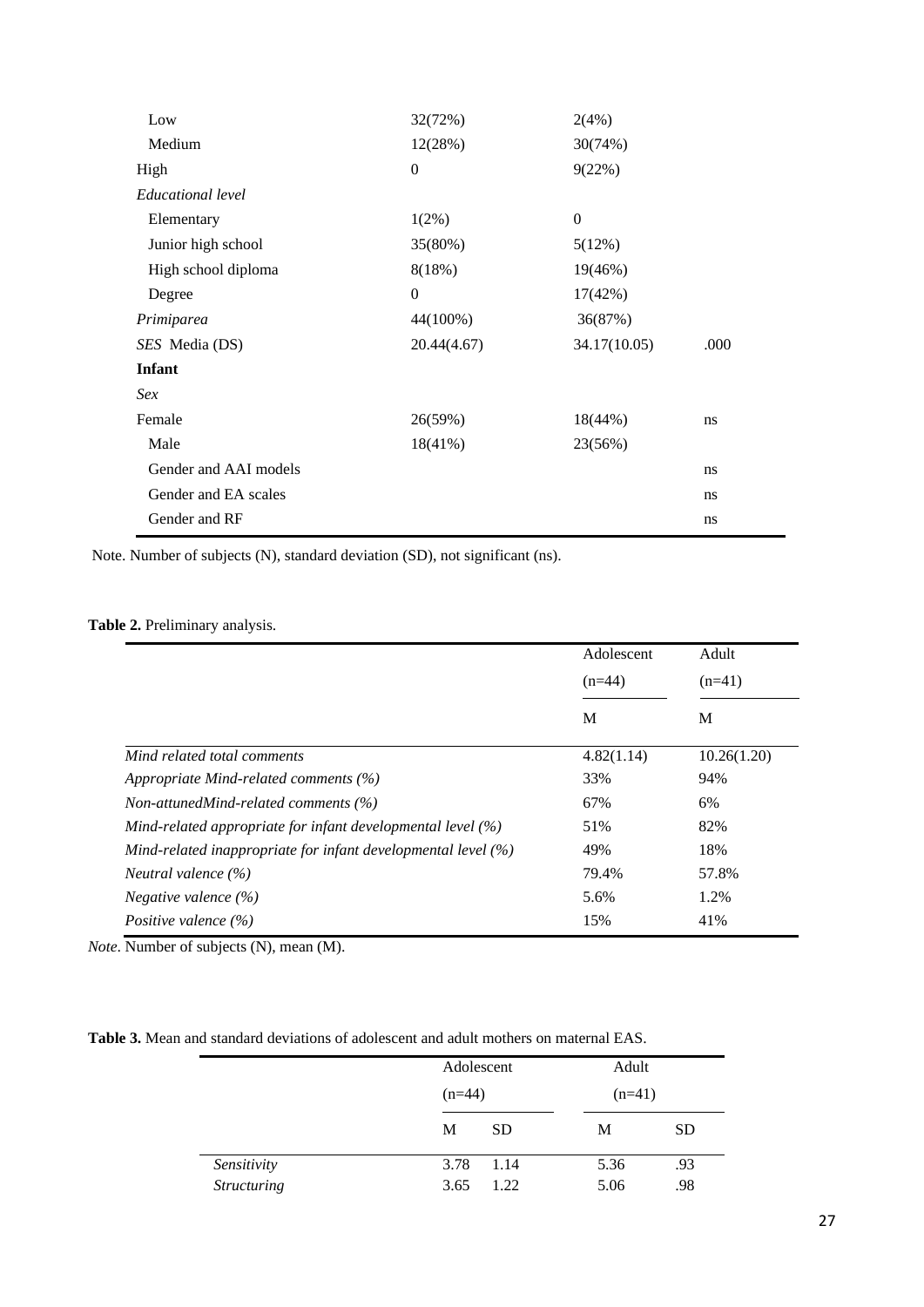| Non-intrusiveness | 3.81 | - 14 | 5.29 |  |
|-------------------|------|------|------|--|
| Non-hostility     | 4.91 | 1.07 | 6.08 |  |

*Note*. Number of subjects (N), mean (M), standard deviation (SD).

**Table 4.** Correlations between RF, MM, EAS and AAI scales for adult mothers

|                                   | (1)                      | (2)       | (3)               | (4)                     | (5)     | (6)     | (7)          | (8)    | (9)        | (10)                     | (11)    | (12)                     |
|-----------------------------------|--------------------------|-----------|-------------------|-------------------------|---------|---------|--------------|--------|------------|--------------------------|---------|--------------------------|
| RF(1)                             | $\overline{\phantom{a}}$ |           |                   |                         |         |         |              |        |            |                          |         |                          |
| Mind-related attuned (2)          | $-.01$                   |           |                   |                         |         |         |              |        |            |                          |         |                          |
| Mind-related not attuned (3)      | .01                      | $-.47***$ |                   |                         |         |         |              |        |            |                          |         |                          |
| MR appropriate for infant         | .01                      |           | $.84^{**}$ -.06 - |                         |         |         |              |        |            |                          |         |                          |
| developmental level(4)            |                          |           |                   |                         |         |         |              |        |            |                          |         |                          |
| Mind-related inappropriate for    | $-.03$                   | $-.17$    |                   | $.43^{**}$ $-.32^{*}$ - |         |         |              |        |            |                          |         |                          |
| infant developmental level (5)    |                          |           |                   |                         |         |         |              |        |            |                          |         |                          |
| MM negative (6)                   | $-.13$                   | .08       | $-.08$            | .07                     | $-.08$  |         |              |        |            |                          |         |                          |
| MM neutral (7)                    | $-.46***$                | .14       | .23               | .19                     | .26     | $-.16$  |              |        |            |                          |         |                          |
| MM positive (8)                   | $.48***$                 | $.34*$    | $-.15$            | $.35*$                  | $-.20$  | .05     | $-.81***$    |        |            |                          |         |                          |
| EAS sensitivity (9)               | $.32*$                   | .11       | $-.05$            | .19                     | $-.23$  | .01     | $-.22$       | .28    |            |                          |         |                          |
| <b>EAS</b> structuring (10)       | .26                      | .09       | $-.07$            | .20                     | $-.35*$ | .07     | $-.25$       | .28    | $.92***$ . |                          |         |                          |
| <b>EAS</b> non-intrusiveness (11) | .07                      | .01       | .13               | .09                     | $-.02$  | $-.16$  | .08          | $-.01$ |            | $.67***.72***.$          |         |                          |
| EAS non-hostility (12)            | .15                      | $-.07$    | .17               | .03                     | .00.    | .06     | $-.07$       | .09    |            | $.72***$ .71*** .74*** - |         |                          |
| <b>AAI</b> M idealizing           | $-.12$                   | $-.15$    | $.34*$            | .05                     | .02     | $-.12$  | .03          | .03    | $-.15$     | $-.18$                   | $-.09$  | $-.09$                   |
| <b>AAI</b> F idealizing           | $-.08$                   | $-.07$    | .14               | .03                     | $-.03$  | $-.13$  | .10          | $-.08$ | .13        | .13                      | .13     | .10                      |
| <b>AAI</b> M anger                | $-.20$                   | .19       | $-.17$            | .13                     | $-.07$  | $-.03$  | .10          | $-.03$ | $-.14$     | $-.08$                   | $-.26$  | $-.25$                   |
| <b>AAI</b> F anger                | $-.20$                   | .04       | .06               | .02                     | .13     | $.42**$ | .05          | $-.06$ | $-.19$     | $-.25$                   | $-.35*$ | $-.24$                   |
| <b>AAI</b> Lack of memory         | $-.06$                   | $-.31*$   | $.66***$          | .00                     | .19     | $-.06$  | .21          | $-.15$ | .10        | $.08\,$                  | .12     | .23                      |
| <b>AAI Passivity</b>              | $-.24$                   | .26       | $-.16$            | .10                     | .20     | $-.18$  | $.42**$      | $-.29$ | $-.14$     | $-.28$                   | $-.07$  | $-.24$                   |
| <b>AAI U loss</b>                 | $-.46***$                | .22       | $-.15$            | .17                     | $-.06$  | $-.03$  | $.34*$       | $-.26$ | $-.16$     | $-.15$                   | $-.02$  | $-.17$                   |
| <b>AAI U</b> trauma               |                          |           |                   |                         |         |         |              |        |            |                          |         | $\overline{\phantom{a}}$ |
| <b>AAI</b> Coherence              | $.33*$                   | $-.09$    | $-.21$            | $-.21$                  | $-.05$  | .17     | $-.35^*$ .18 |        | .16        | .12                      | .18     | .27                      |

\**p*<.05, \*\* *p*<.01 \*\*\* *p*<.001.